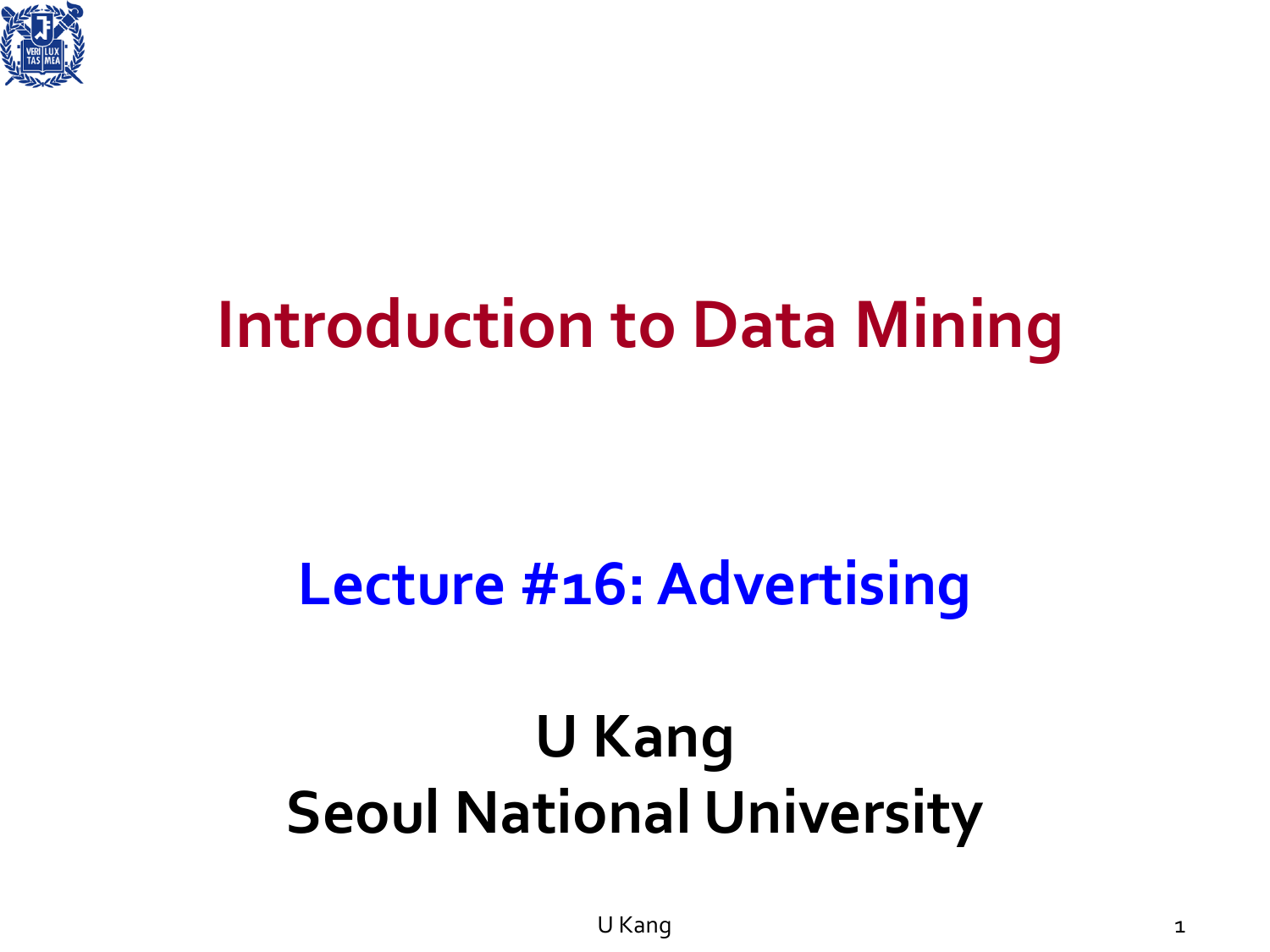

### **In This Lecture**

- $\blacksquare$  Learn the online bipartite matching problem, the greedy algorithm of it, and the notion of competitive ratio
- $\blacksquare$  Learn the problem of web advertising, the adwords problem, and the algorithms for them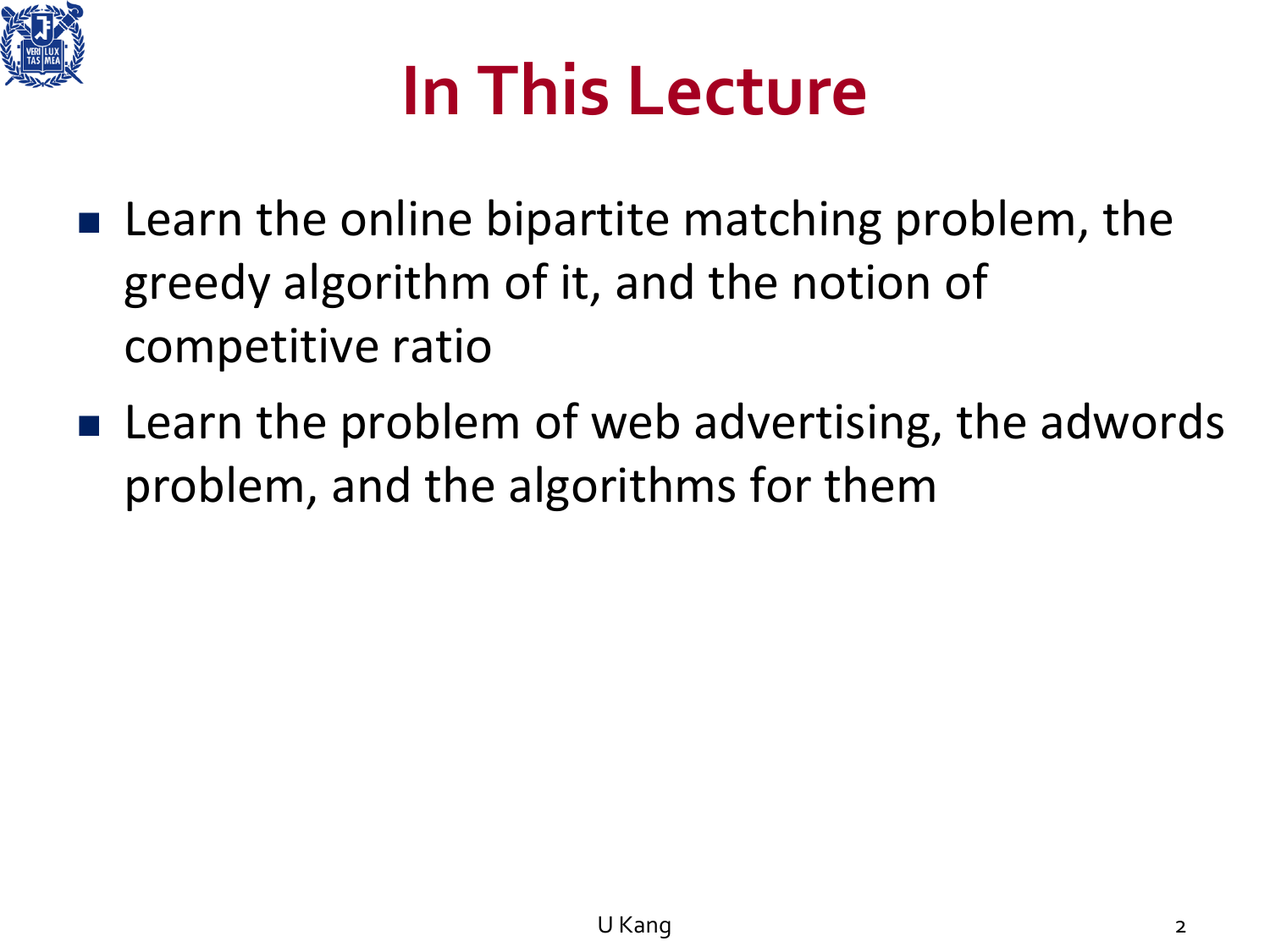

# **Online Algorithms**

### **Classic model of algorithms**

- You get to see the *entire* input, then compute some function of it
- $\Box$  In this context, "offline algorithm"

#### **Online Algorithms**

- You get to see the input *one piece at a time*, and need to make irrevocable decisions along the way
- **Similar to the data stream model**
- **Why do we care?**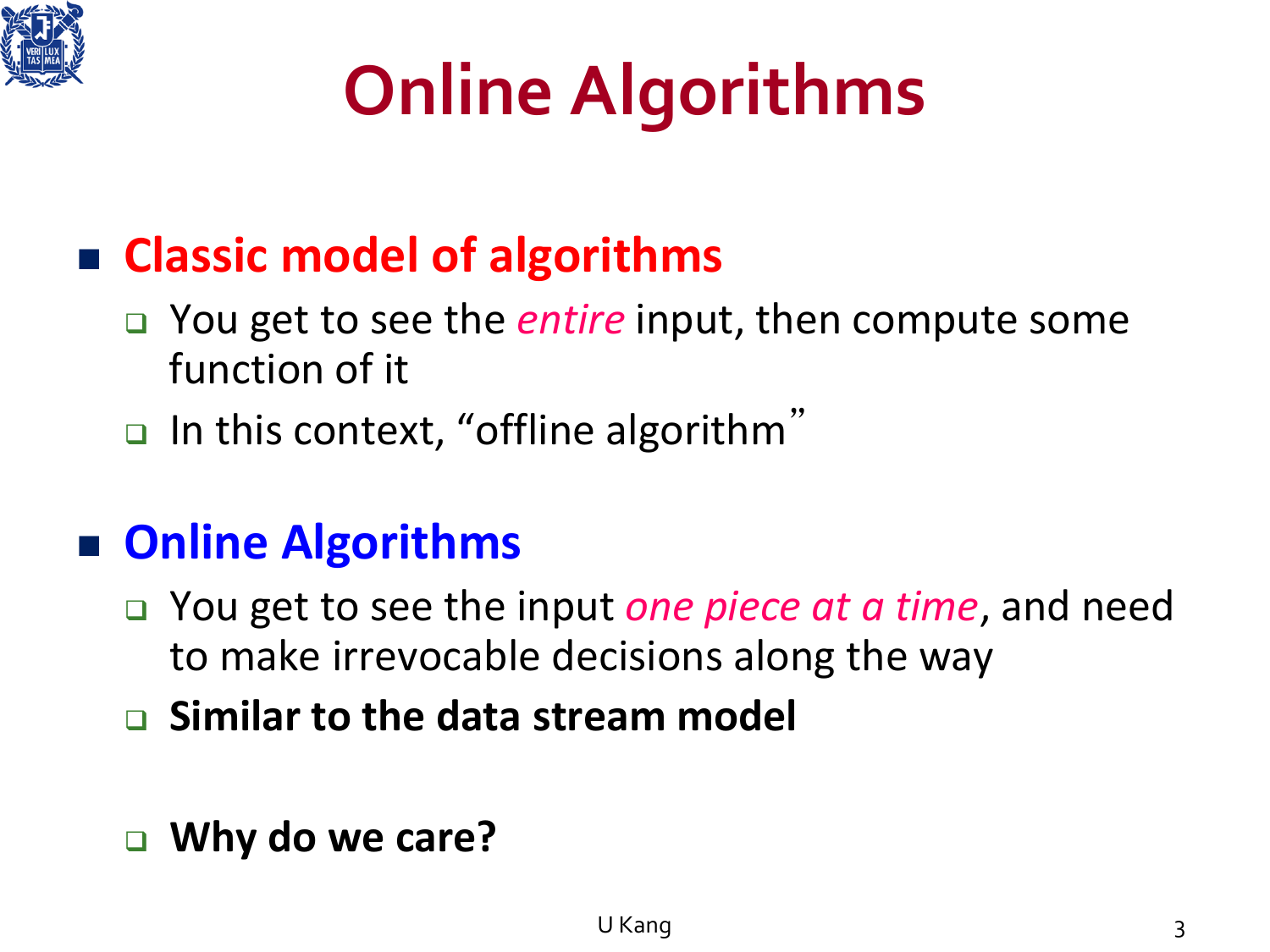



### $\rightarrow$  **□ Online Bipartite Matching** □ Web Advertising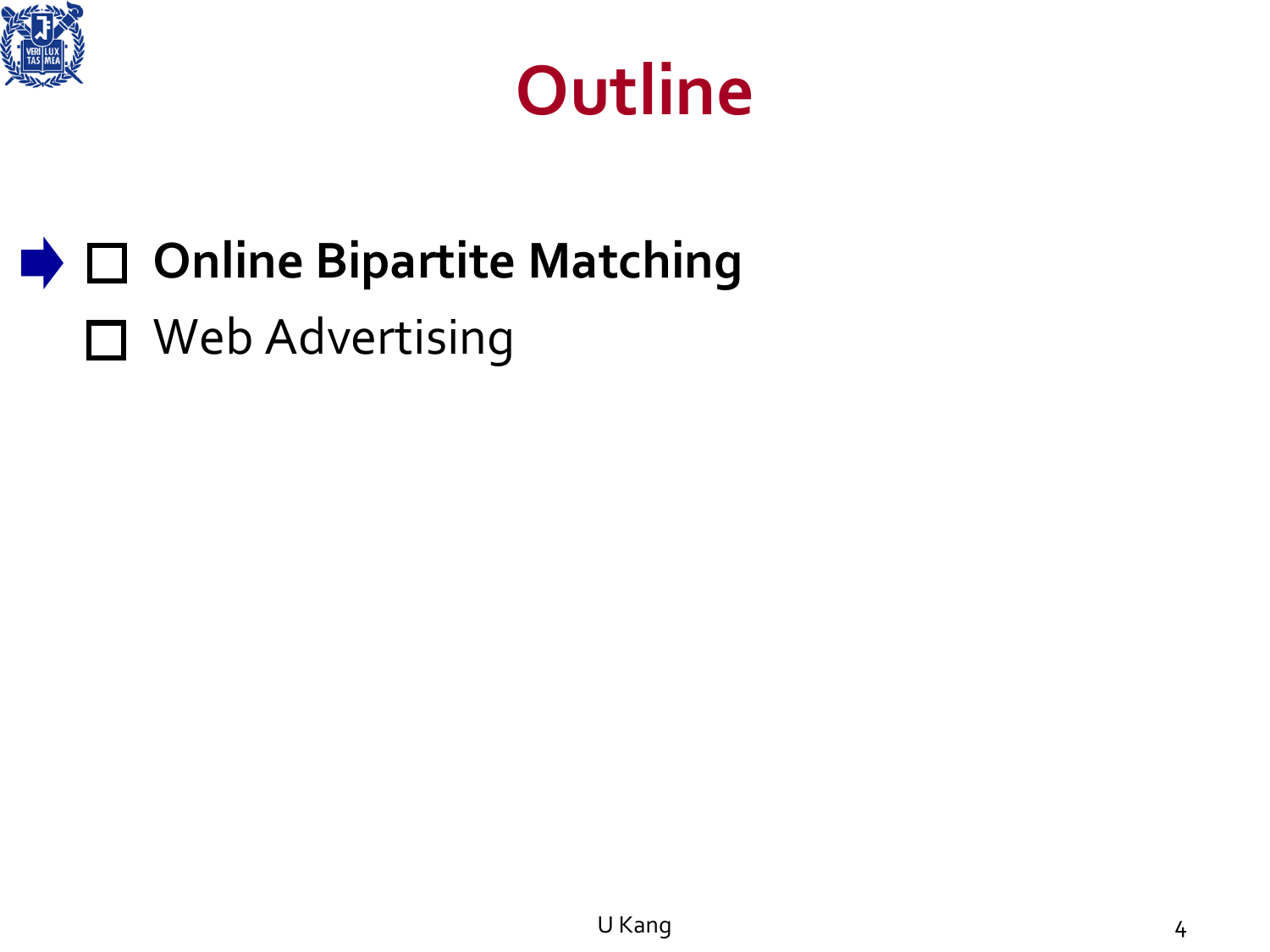

### **Example: Bipartite Matching**



U Kang taun 1988 (1989) na sa taun 1988. Ilaah sa taun 1988 (1989) na sa taon 1988. Ilaa sa ta'u san 1988 (198 **Nodes: Boys and Girls; Edges: Preferences Goal: Match boys to girls so that maximum number of preferences is satisfied (but, no person can be matched with >= 2 persons)**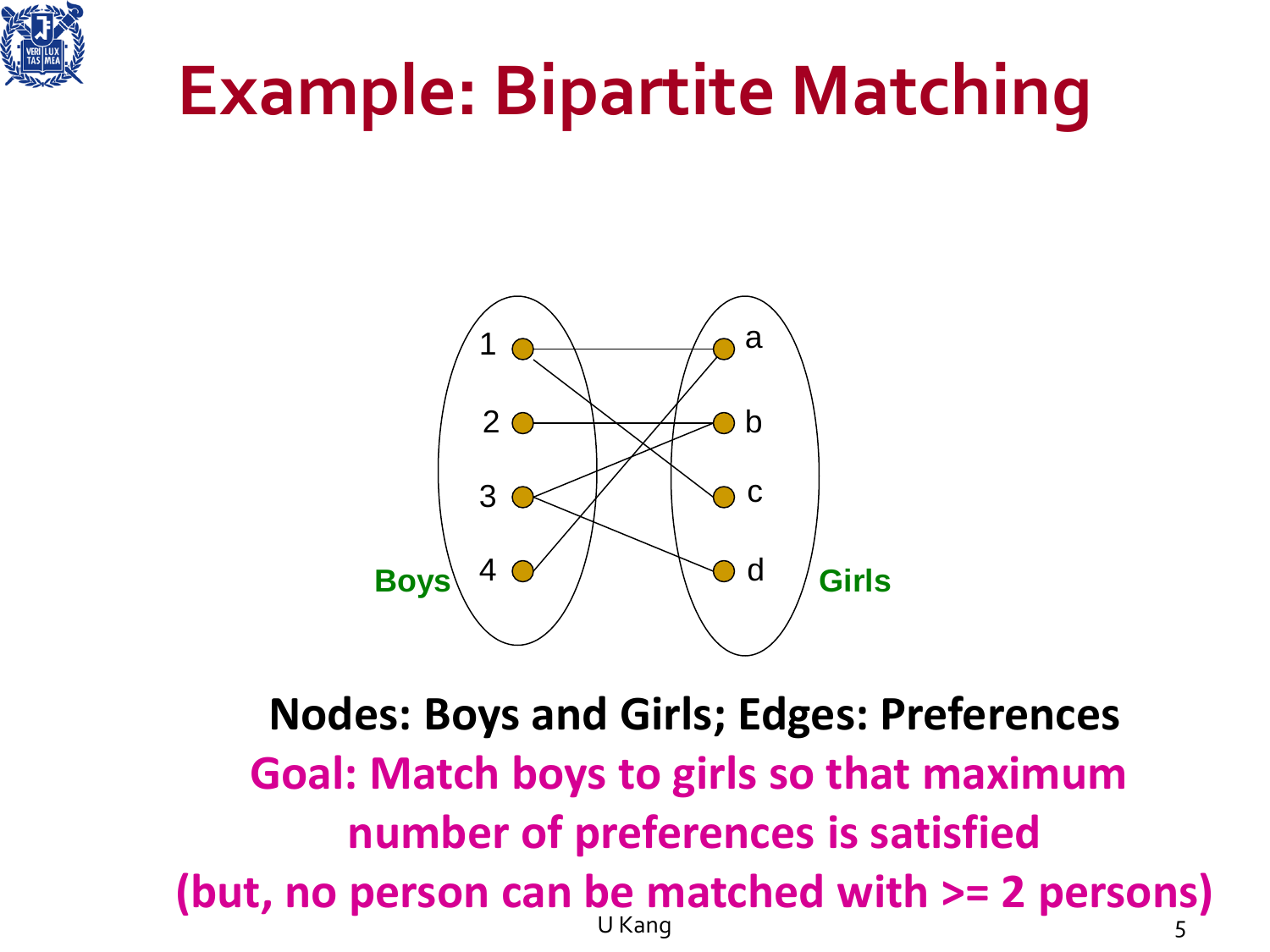

### **Example: Bipartite Matching**



#### **M = {(1,a),(2,b),(3,d)}** is a **matching Cardinality of matching = |M| = 3**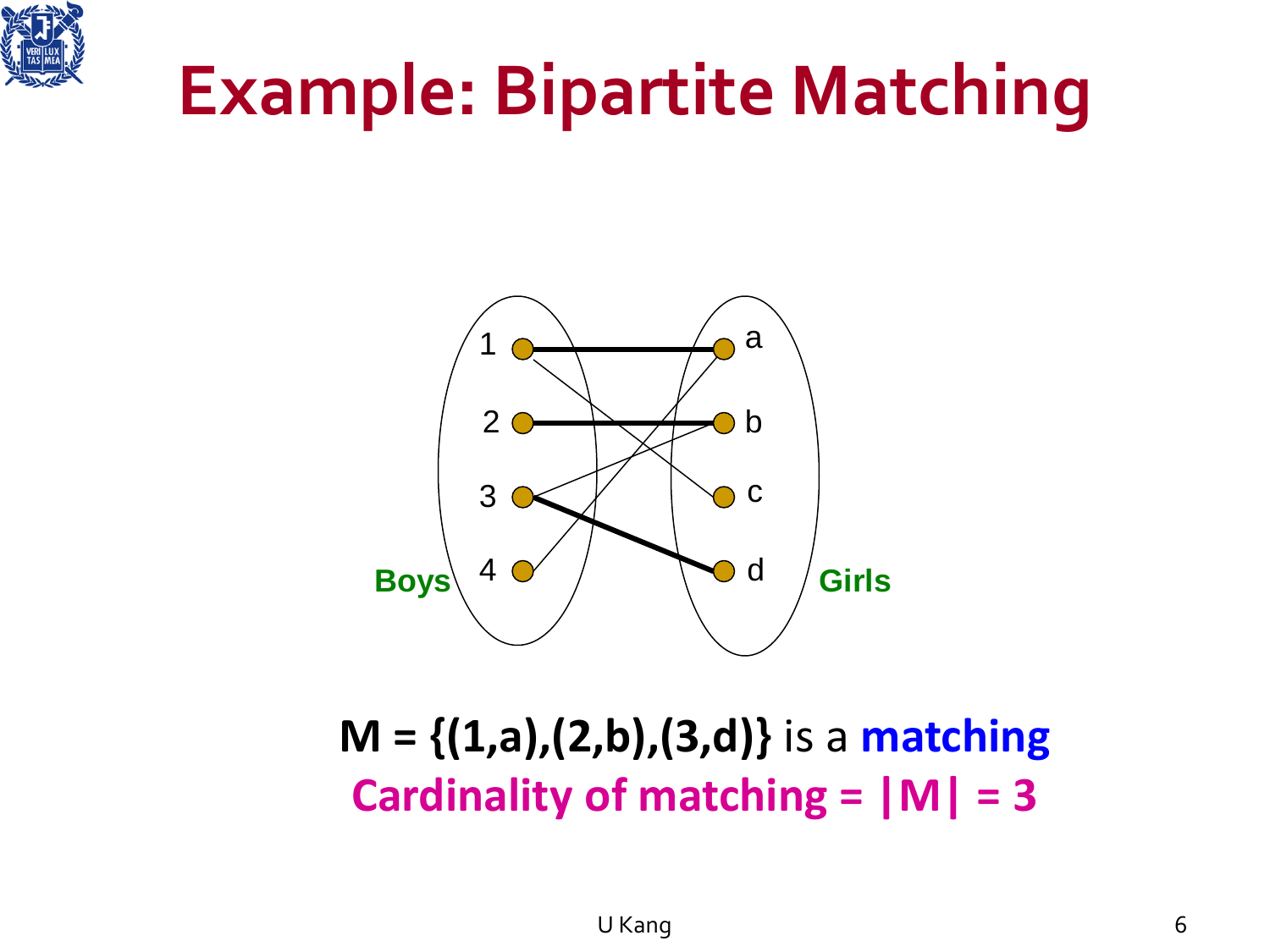

### **Example: Bipartite Matching**



#### **M = {(1,c),(2,b),(3,d),(4,a)}** is a **perfect matching**

**Perfect matching** … all vertices of the graph are matched **Maximal matching** ... a matching that contains the largest possible number of matches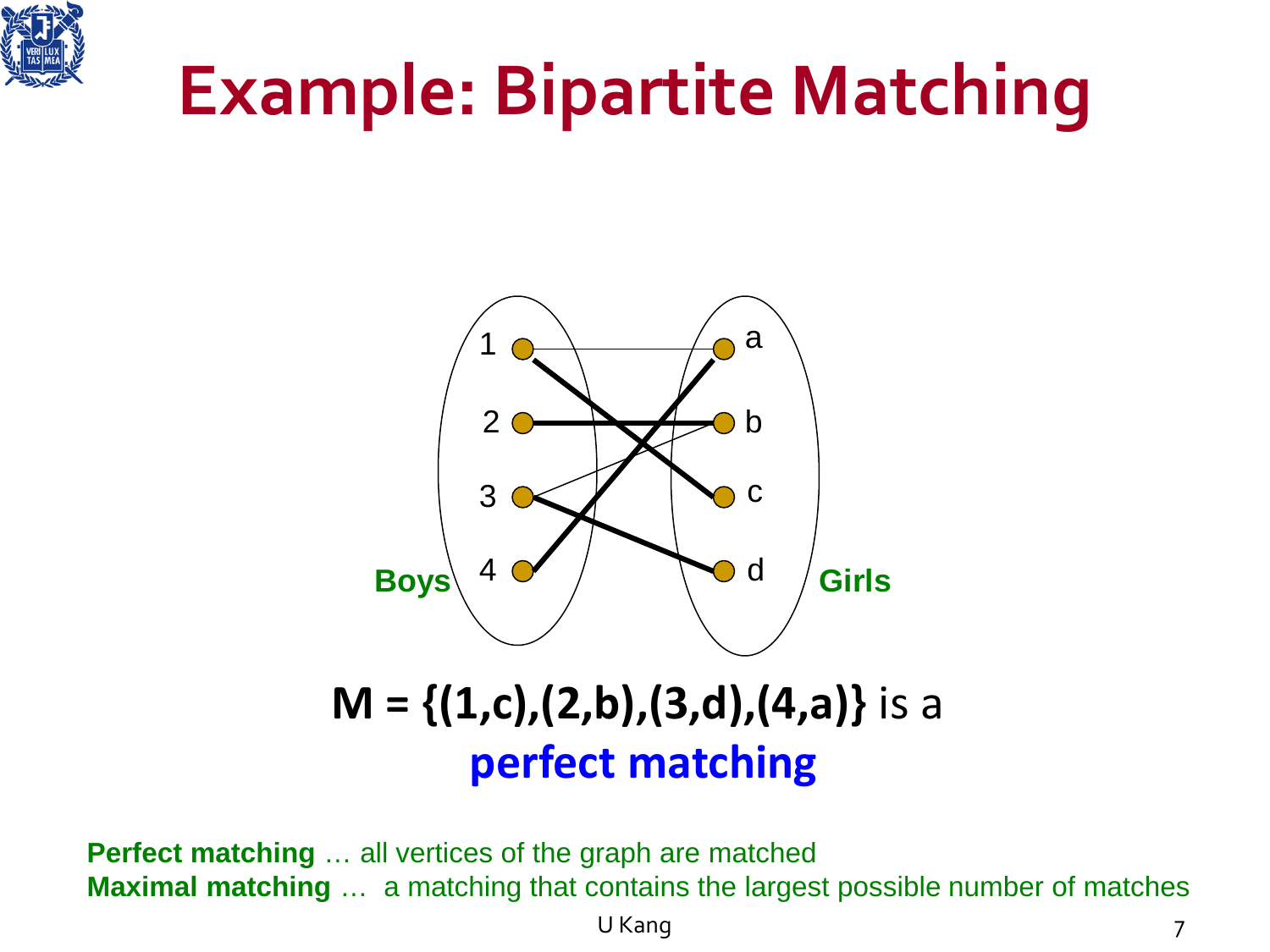

# **Matching Algorithm**

- **Problem: Find a maximal matching for a given bipartite graph**
	- A perfect one if it exists
- There is a polynomial-time offline algorithm based on augmenting paths (Hopcroft & Karp 1973, see [http://en.wikipedia.org/wiki/Hopcroft-Karp\\_algorithm\)](http://en.wikipedia.org/wiki/Hopcroft-Karp_algorithm)

 **But what if we do not know the entire graph upfront?**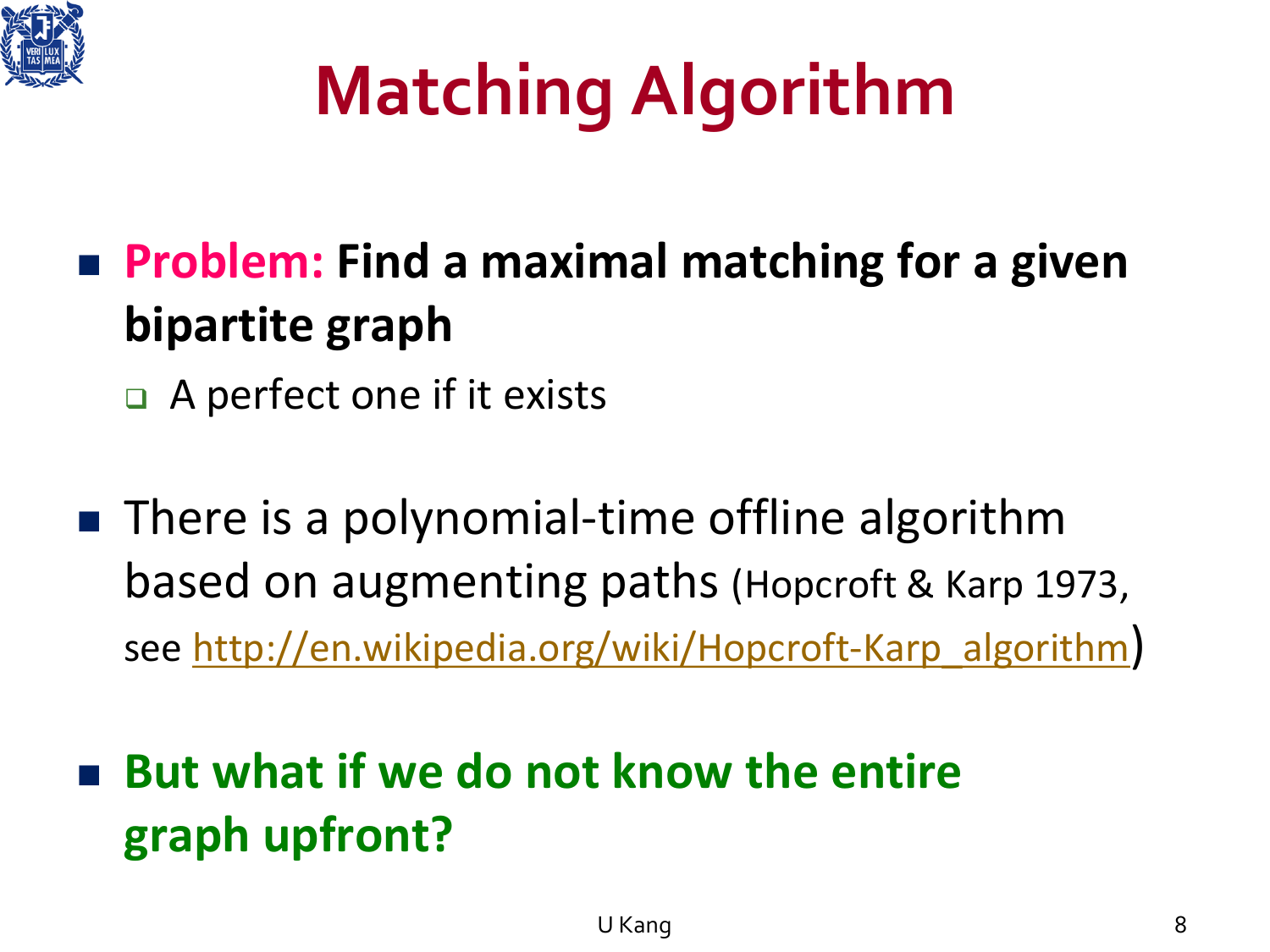

## **Online Graph Matching Problem**

- Initially, we are given the set **boys**
- In each **round**, one girl's choices are revealed That is, girl's **edges** are revealed
- **At that time, we have to decide to either:**
	- Pair the **girl** with a **boy**
	- Do not pair the **girl** with any **boy**

#### **Example of application:**

Assigning tasks to servers (Given a task, and list of servers that can process the task, determine which server to process the task)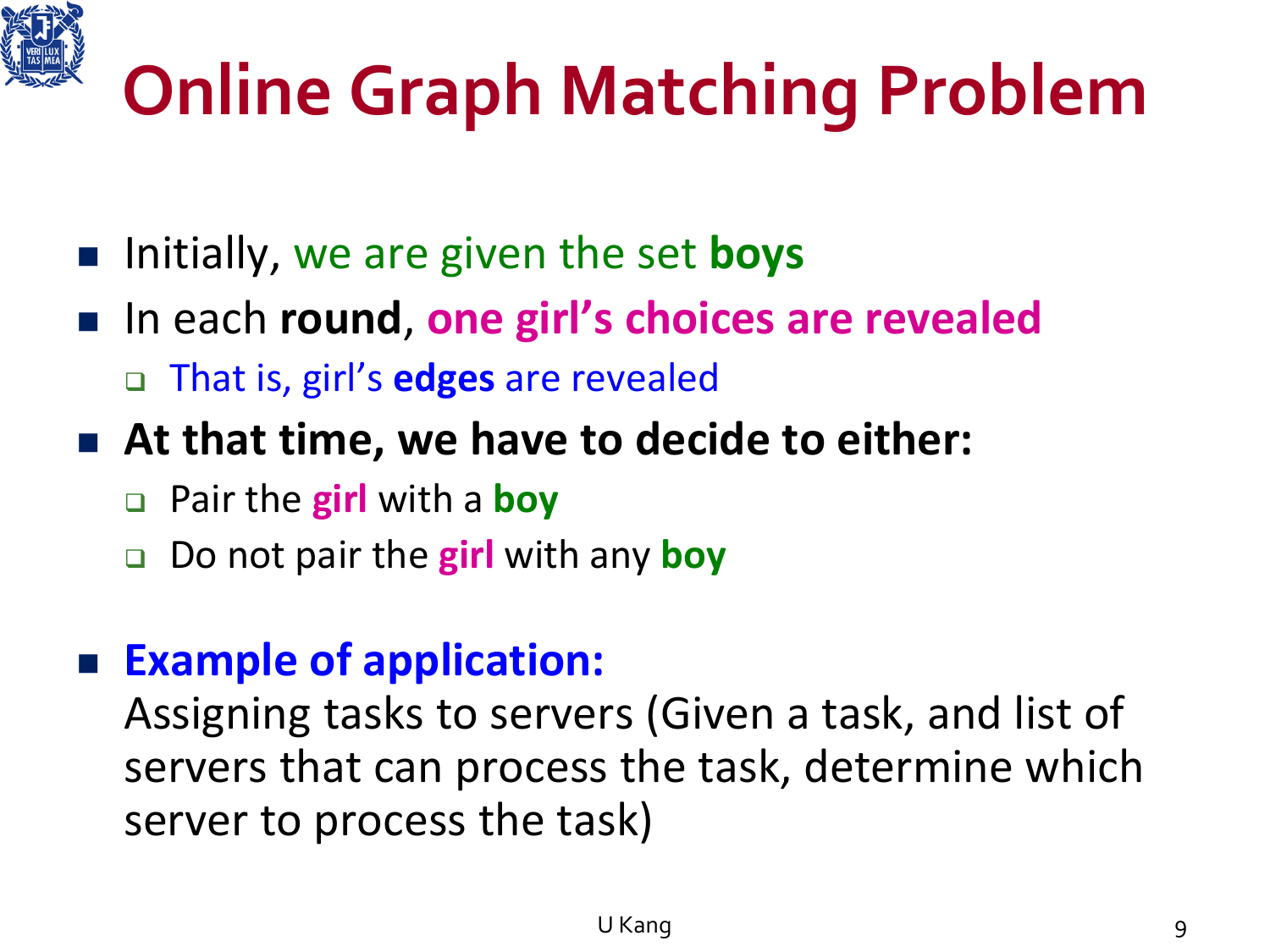

### **Online Graph Matching: Example**



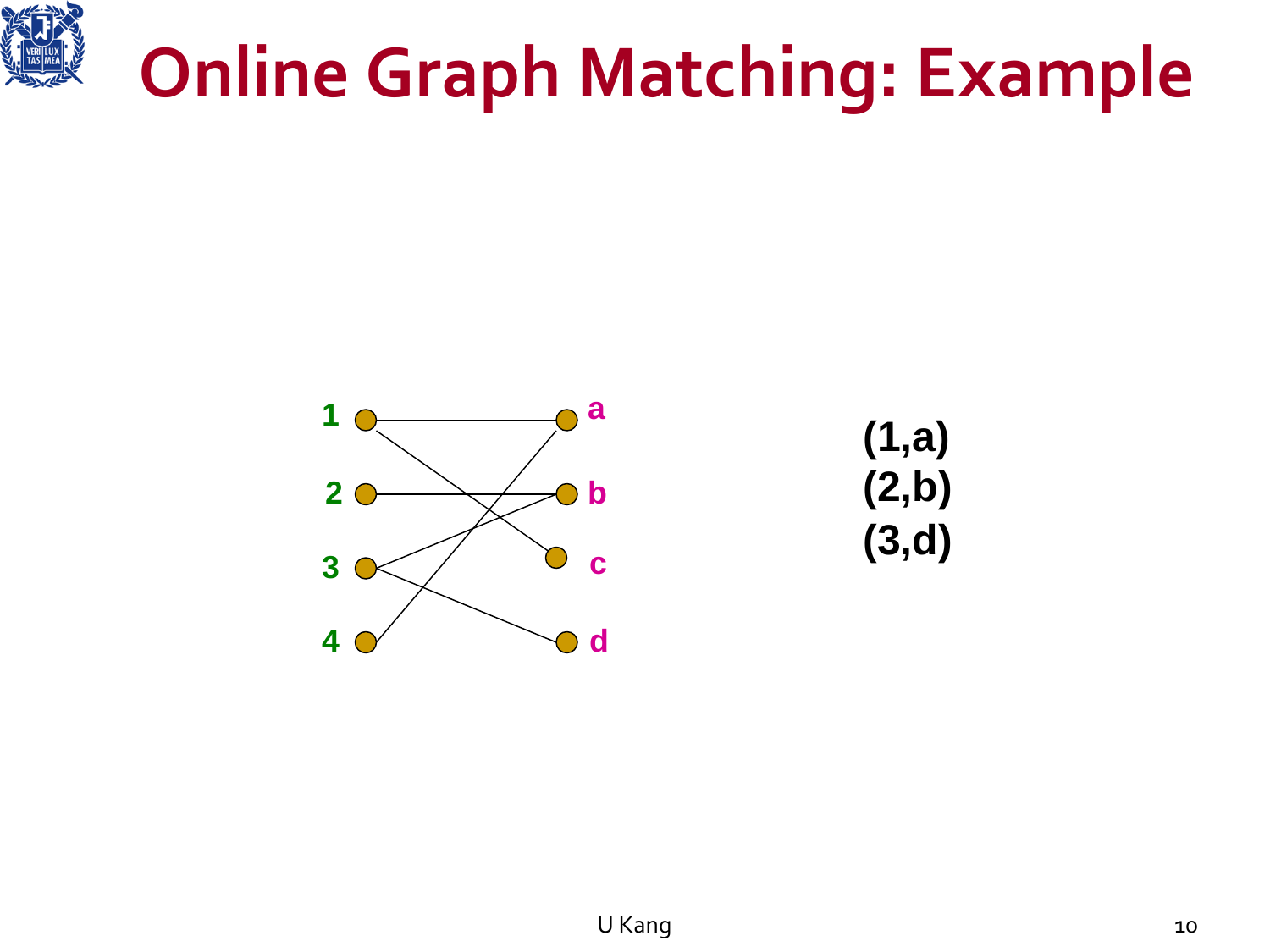

# **Greedy Algorithm**

### **Greedy algorithm**

- An algorithm that follows a heuristic of making the locally optimal choice at each stage with the hope of finding a global optimum
- **Greedy algorithm for the online graph matching problem:**
	- Pair the new girl with **any** eligible boy
		- If there is none, do not pair girl

#### U Kang 11 **How good is the algorithm?**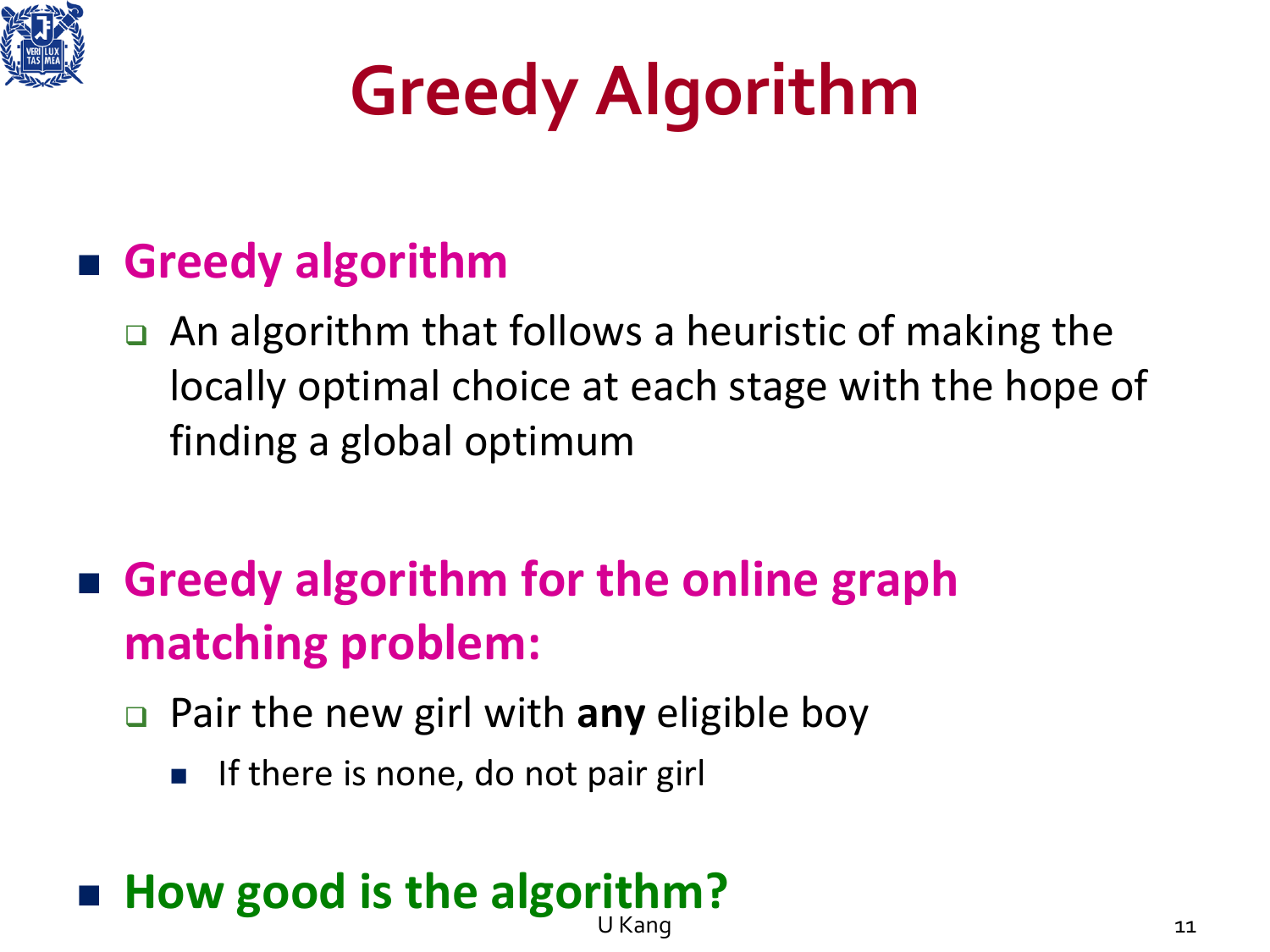

### **Competitive Ratio**

■ For input *I*, suppose greedy produces matching *M<sub>greedy</sub>* while an optimal matching is *M*<sub>opt</sub>

**Competitive ratio =** 

*minall possible inputs I (|Mgreedy|/|Mopt|)*

**(what is greedy's worst performance over all possible inputs** *I***)**

**I.e., if competitive ratio is 0.4, we are assured that the greedy algorithm gives an answer which is >= 40% good compared to optimal alg, for** *ANY* **input.**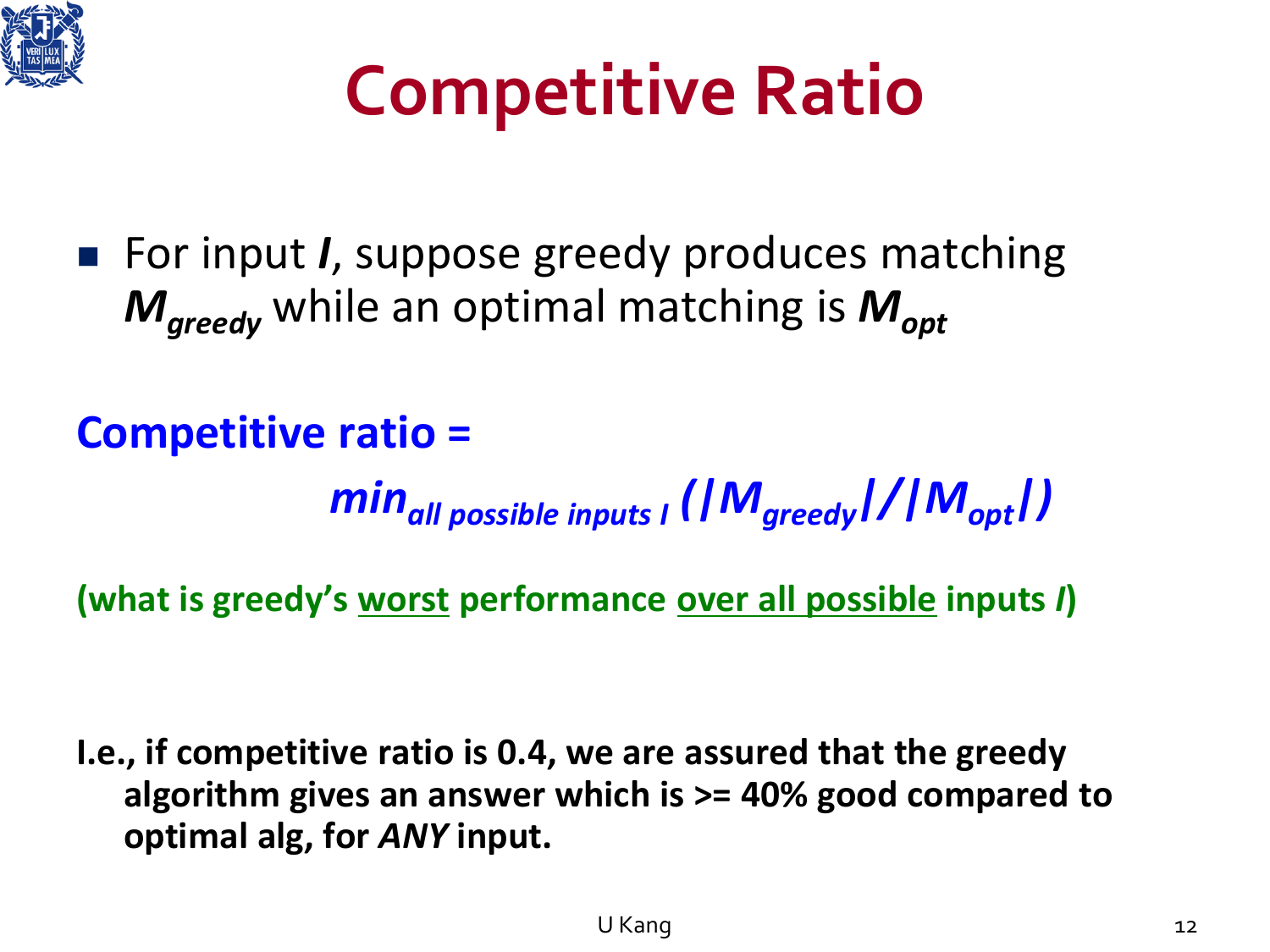

## **Analyzing the Greedy Algorithm**

- Claim: the greedy algorithm for the bipartite matching problem has the competitive ratio 0.5
- **Proof: (next 2 slides)**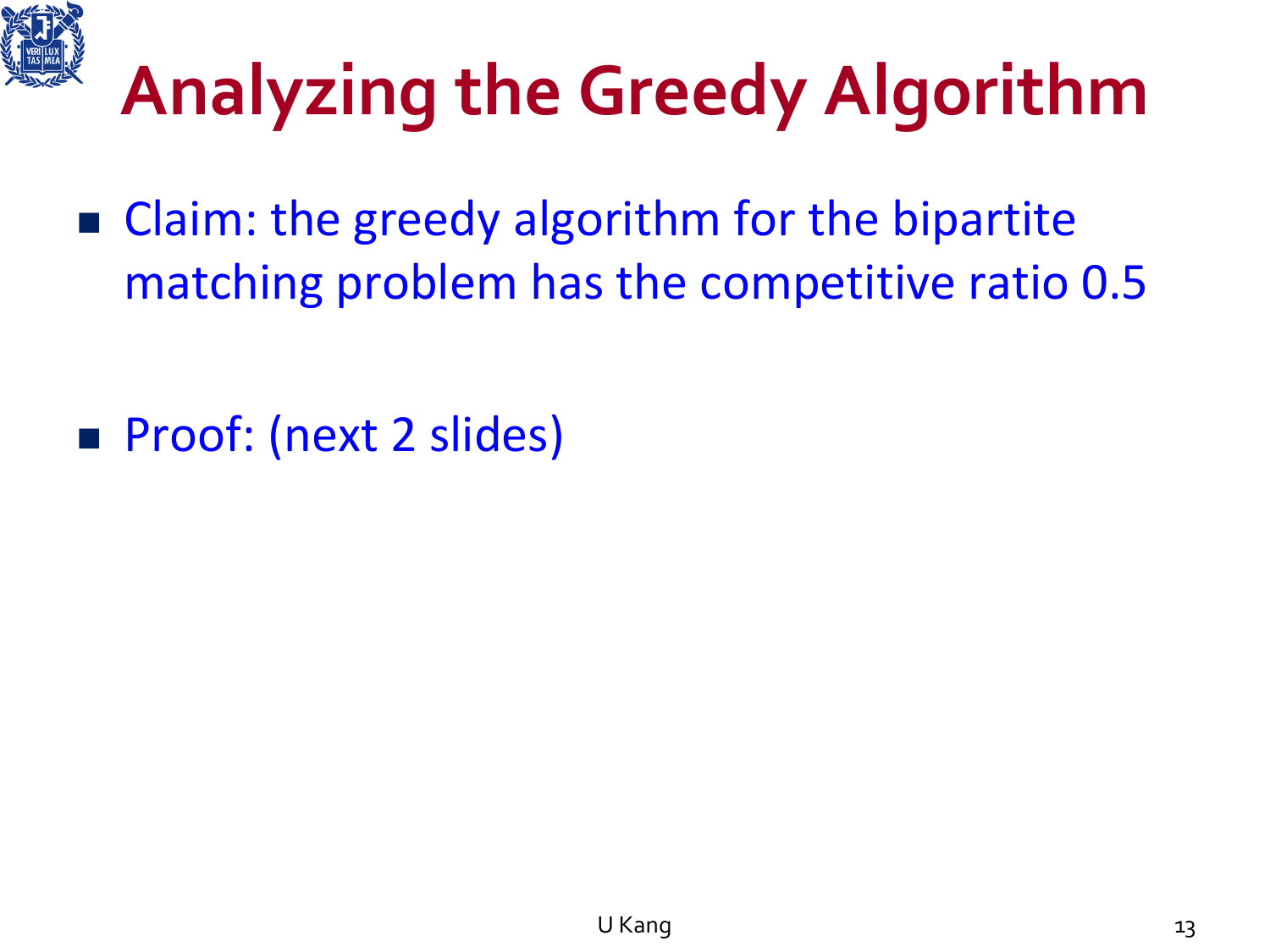# **Analyzing the Greedy Algorithm**

- Consider a case:  $M_{greedy}$ **≠**  $M_{opt}$
- Consider the set **G** of girls matched in  $M_{opt}$  but not in  $M_{greedy}$
- **Then every boy** *B* adjacent to girls in *G* is already matched in *M*<sub>areedy</sub>:



- **If there would exist such non-matched** (by *Mgreedy*) boy adjacent to a non-matched girl then greedy would have matched them
- Since boys *B* are already matched in *M*<sub>areedy</sub> then **(1)** |  $M_{\text{areedv}}$ |≥ |  $B$ |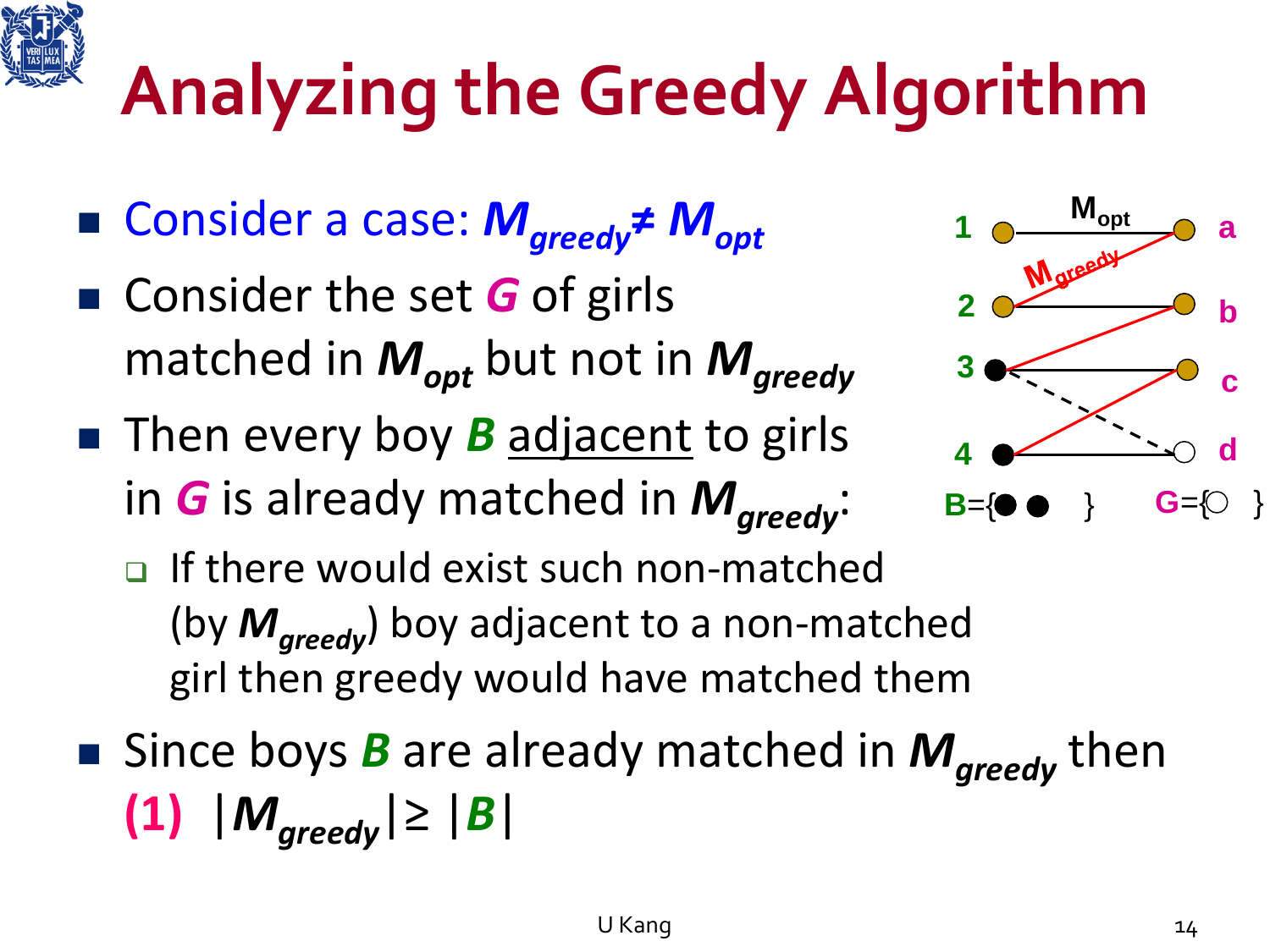# **Analyzing the Greedy Algorithm**

 **Summary so far:** □ Girls *G* matched in  $M_{opt}$  but not in  $M_{greedy}$  **(1)** |*Mgreedy*|≥ |*B*| **(2)**  $|G| \leq |B|$ , since *G* has at least |*G*| neighbors (at the optimal matching)  $\Box$  So:  $|G| \leq |B| \leq |M_{greedy}|$  $\blacksquare$  **(3)** By definition of **G** also:  $|M_{opt}| \leq |M_{greedy}| + |G|$ Worst case is when  $|G| = |B| = |M_{greedy}|$  $|\mathcal{M}_{opt}| \leq 2|\mathcal{M}_{greedy}|$  then  $|\mathcal{M}_{greedy}|/|\mathcal{M}_{opt}| \geq 1/2$ **a b c d G**={ } **M**<sub>opt</sub><br>Mareedy **2 3 4**

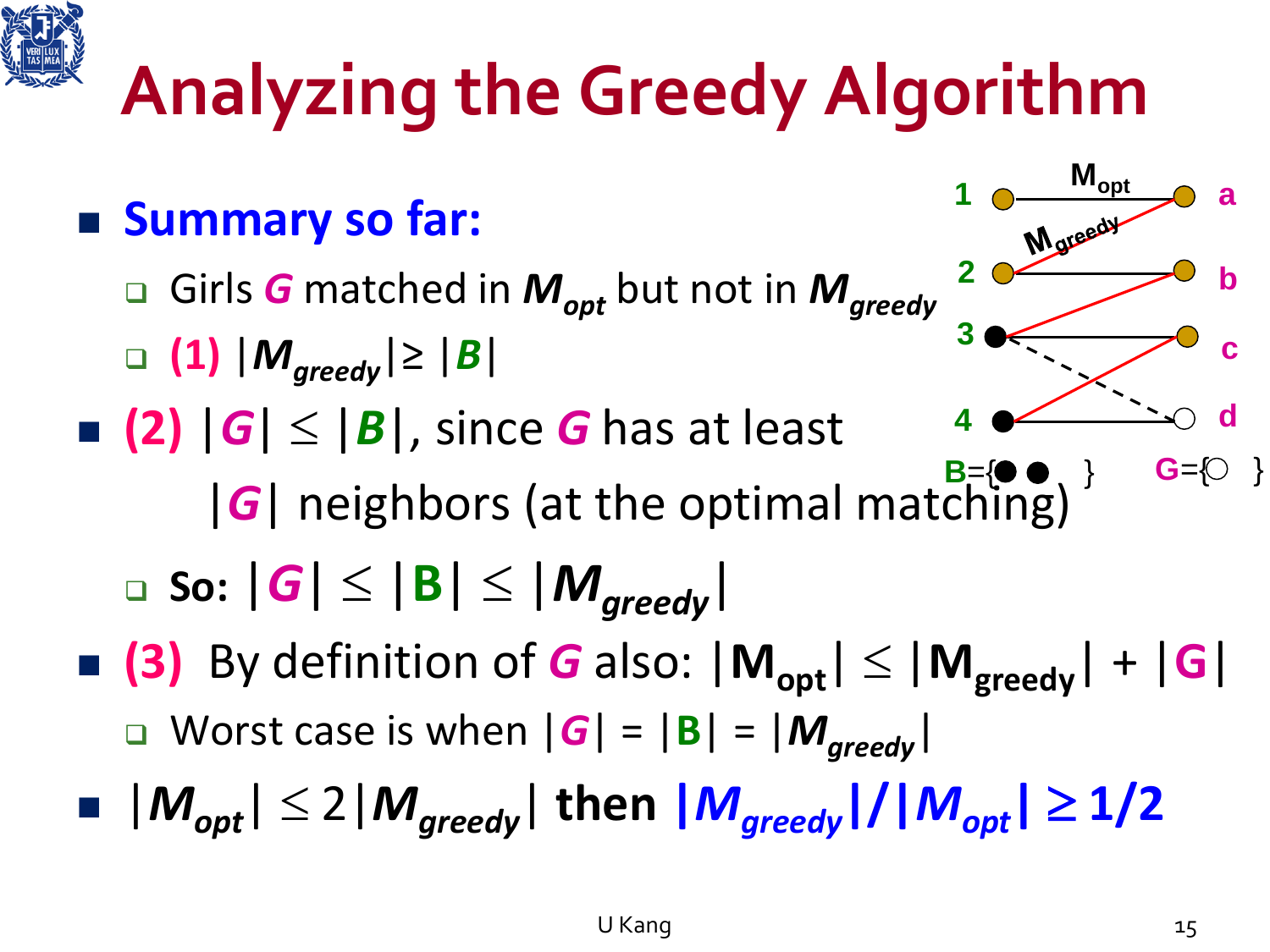

### **Worst-case Scenario**



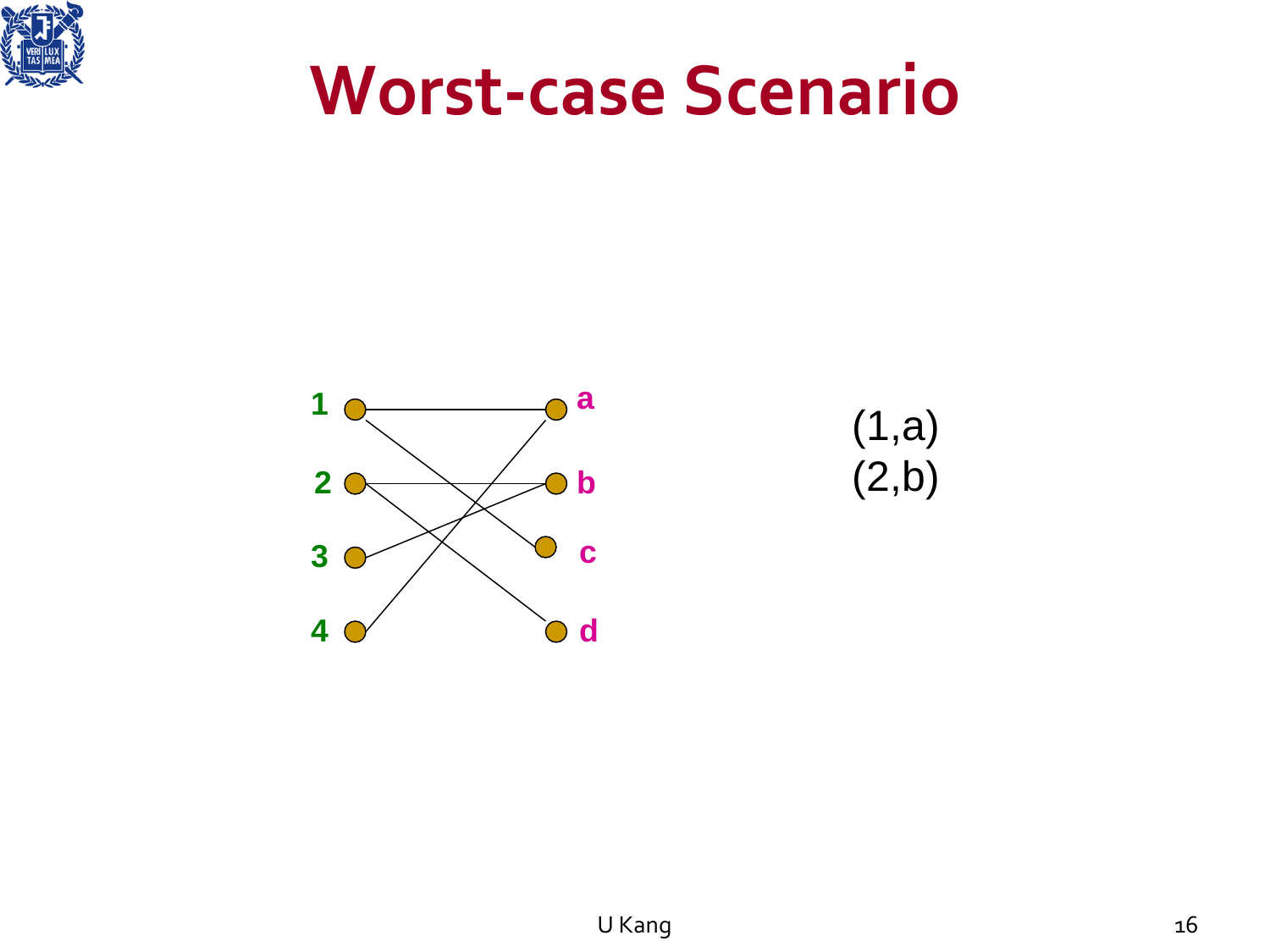



### **M** Online Bipartite Matching

### **■ □ Web Advertising**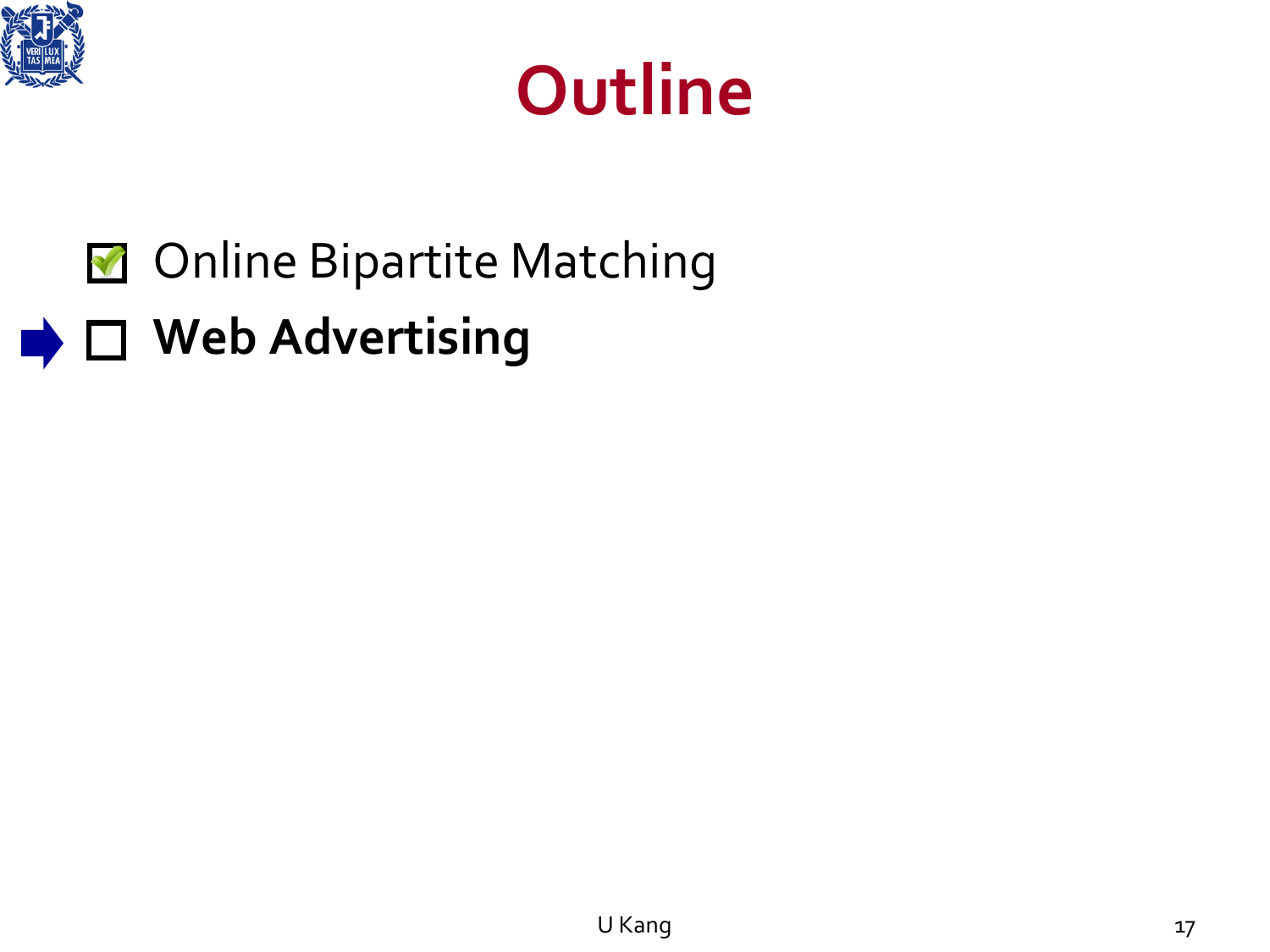

# **History of Web Advertising**

### **Banner ads (1995-2001)**

- $\Box$  Initial form of web advertising
- **D** Popular websites charged *X*\$ for every 1,000 "impressions" of the ad
	- Called "**CPM**" rate (Cost per thousand impressions)
	- Modeled similar to TV, magazine ads
- From **untargeted** to **demographically targeted**
- **Low click-through rates**
	- Low ROI (return on investment) for advertisers

|                                                                                                                                                                                                                                                                                 |                                                                                                                                                                                                                                                                                                                                                                                                                                                  | The New Hork Times<br>Monday, March 12, 2012 Last Update: 1:02 AM ET                                                                                                                                                                                                                                                                                                                                                                                                                                                                                                                                                                                                                                                             |                                                                                                                                                                                                                                                                                                                                                                                                                                                                                                                                                                                                                                                    | SHOP NOW AT<br>MARCJACOBS.COM                                                                                                                                                                                                                                                                                  |
|---------------------------------------------------------------------------------------------------------------------------------------------------------------------------------------------------------------------------------------------------------------------------------|--------------------------------------------------------------------------------------------------------------------------------------------------------------------------------------------------------------------------------------------------------------------------------------------------------------------------------------------------------------------------------------------------------------------------------------------------|----------------------------------------------------------------------------------------------------------------------------------------------------------------------------------------------------------------------------------------------------------------------------------------------------------------------------------------------------------------------------------------------------------------------------------------------------------------------------------------------------------------------------------------------------------------------------------------------------------------------------------------------------------------------------------------------------------------------------------|----------------------------------------------------------------------------------------------------------------------------------------------------------------------------------------------------------------------------------------------------------------------------------------------------------------------------------------------------------------------------------------------------------------------------------------------------------------------------------------------------------------------------------------------------------------------------------------------------------------------------------------------------|----------------------------------------------------------------------------------------------------------------------------------------------------------------------------------------------------------------------------------------------------------------------------------------------------------------|
|                                                                                                                                                                                                                                                                                 |                                                                                                                                                                                                                                                                                                                                                                                                                                                  | <b>Get a Full Times Experience.</b>                                                                                                                                                                                                                                                                                                                                                                                                                                                                                                                                                                                                                                                                                              | <b>BECOME A DIGITAL SUBSCRIBER &gt;</b>                                                                                                                                                                                                                                                                                                                                                                                                                                                                                                                                                                                                            |                                                                                                                                                                                                                                                                                                                |
| <b>WORLD</b><br>it.s.<br>POLITICS.<br><b>NEW YORK</b><br><b>BUSINESS</b><br><b>DEALBOOK</b><br><b>TECHNOLOGY</b><br><b>SPORTS</b><br><b>SCIENCE</b><br><b>HEALTH</b><br><b>ARTS</b><br><b>STYLE</b><br>OPINION<br>Autos<br>Blogs.<br>Books<br>Cartonna<br>Classifieds           | Nea<br><b>U.S. Sergeant</b><br><b>Is Said to Kill</b><br>16 Civilians in<br><b>Afghanistan</b><br><b>By TAIMOOR SHAILAND</b><br>GRAHAM BOWLEY<br>Nine children were among<br>the dead after an American<br>soldier stalked from home to<br>home in attacks in a rural<br>stretch of southern<br>Afghanistan, Afghan and<br>American officials said.<br>甲 Read Comments (584)<br>NEWS ANALYSIS<br>In Assessing the<br><b>Damage</b> , Fears of an | <b>ING BUDIRECT</b><br>A Group's Experience Speaks for Users<br>By JESSE Magne EY                                                                                                                                                                                                                                                                                                                                                                                                                                                                                                                                                                                                                                                | Follow Us <b>ET 30   THE P - Subscribe to Home Delivery   Personalize Your Weather</b><br>OPINION »<br>EDITORIAL<br><b>The Nuclear</b><br>'Implementation Study'<br>President Obama has the<br>opportunity to reshape the<br>post-cold-war world to make<br>it fundamentally safer by<br>reducing nuclear arsenals.<br>He needs to seize it.<br><b>MARKETS</b><br>At 1.32 AM ET<br><b>JAPAN</b><br>Niklai HangSeng Shanghai<br>9,913.76<br>20,998,03<br>2,438,04<br>$-15.98$<br>$-87.07$<br>Ramin Richmier for The New York Times<br>$-0.10%$<br>$-0.42%$<br>$-0.88$ %<br>Data delayed at least 12 minutes<br><b>GET QUOTES</b><br>My Portfolios » | - Krugman: What Greece<br>Means<br>- Edsall: The Reproduction<br>of Privilege<br>- Op-Ed: The Constitution<br>- Op-Ed: Asleep at the<br>Controls<br>- The Stone: Defending<br>Science<br><b><i>The New Hork Times</i></b><br><b>CHOUR</b><br><b>SPECIAL OFFER</b><br>4 WEEKS FOR 99¢<br>$-13.42$<br>THY IT NOW |
| Crosswords<br>Dining & Wine<br>Education<br>Fuent Guide<br>Fashion & Style<br><b>Home &amp; Garden</b><br><b>John</b><br>Meyles.<br>Misic <sup>1</sup><br>Ohhuanes<br>Real Estate<br>Sunday<br>Magazine<br>Tilsparine<br><b>Television</b><br>Theater<br>Texaver.<br>Weddings / | <b>Emboldened Taliban</b><br>By DAVID-E. SANGER<br>The effects of Sunday's<br>attack on civilians and the<br>recent burning of Korans<br>imperil President Obama's<br>plan to hand control to the<br>Afghans while drawing the<br>Taliban to talks.<br>CAMPAIGN 2012<br><b>Labor Leaders Plan</b><br>to Apply New Clout<br>in Effort for Obama<br>By STEVEN GREENHOUSE<br>A 2010 ruling that set the<br>stage for unlimited                      | The San Francisco Drug Users' Union is one of several<br>North American groups that advocate for drug users'<br>rights. Above, a weekly support group at the union office.<br>Occupy Protesters Complain of Police Surveillance<br>By COLIN MOVIEHAN<br>Organizers worry that they are under scrutiny with the<br>same controversial methods used in Muslim communities.<br>Health Care Act Offers Roberts a Signature Case<br>B2 ADAM LIPTAR<br>Considered likely to join the Supreme Court<br>majority either way the case is decided.<br>Chief Justice John G. Roberts Jr. may never<br>encounter a more important ruling.<br>P Post a Comment I Read (82)<br>ANALYSIS<br>Lower Profile, but No Longer Overlooked in N.C.A.A. | Stock, ETFA, Funda<br>a-list<br><b>PERFORMED BY</b><br>Cities good with hist manifestable<br>audible.con                                                                                                                                                                                                                                                                                                                                                                                                                                                                                                                                           | Go.<br><b>HEAR GREAT BOOKS</b><br><b>HOLLYWOOD'S FINEST</b><br>GET ONE OF THESE BOOKS FREE<br>GO NOW                                                                                                                                                                                                           |

**CPM**…cost per *mille Mille…thousand in Latin*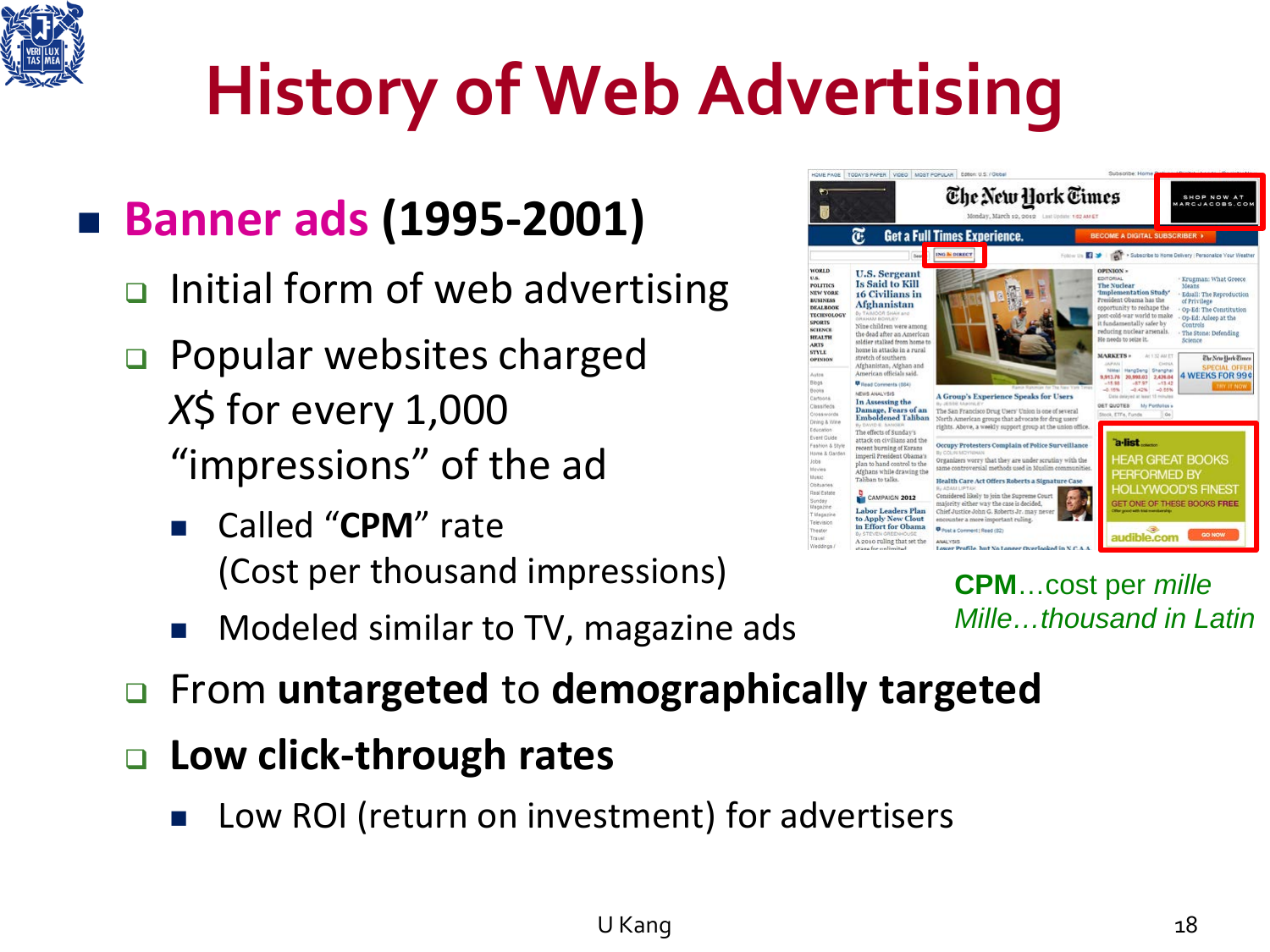## **Performance-based Advertising**

- **Introduced by Overture around 2000**
	- Advertisers **bid** on **search keywords**
	- □ When someone searches for that keyword, the **highest bidder's ad is shown**
	- □ Advertiser is charged only if the ad is clicked on
- Similar model adopted by Google with some changes around 2002
	- Called **Adwords**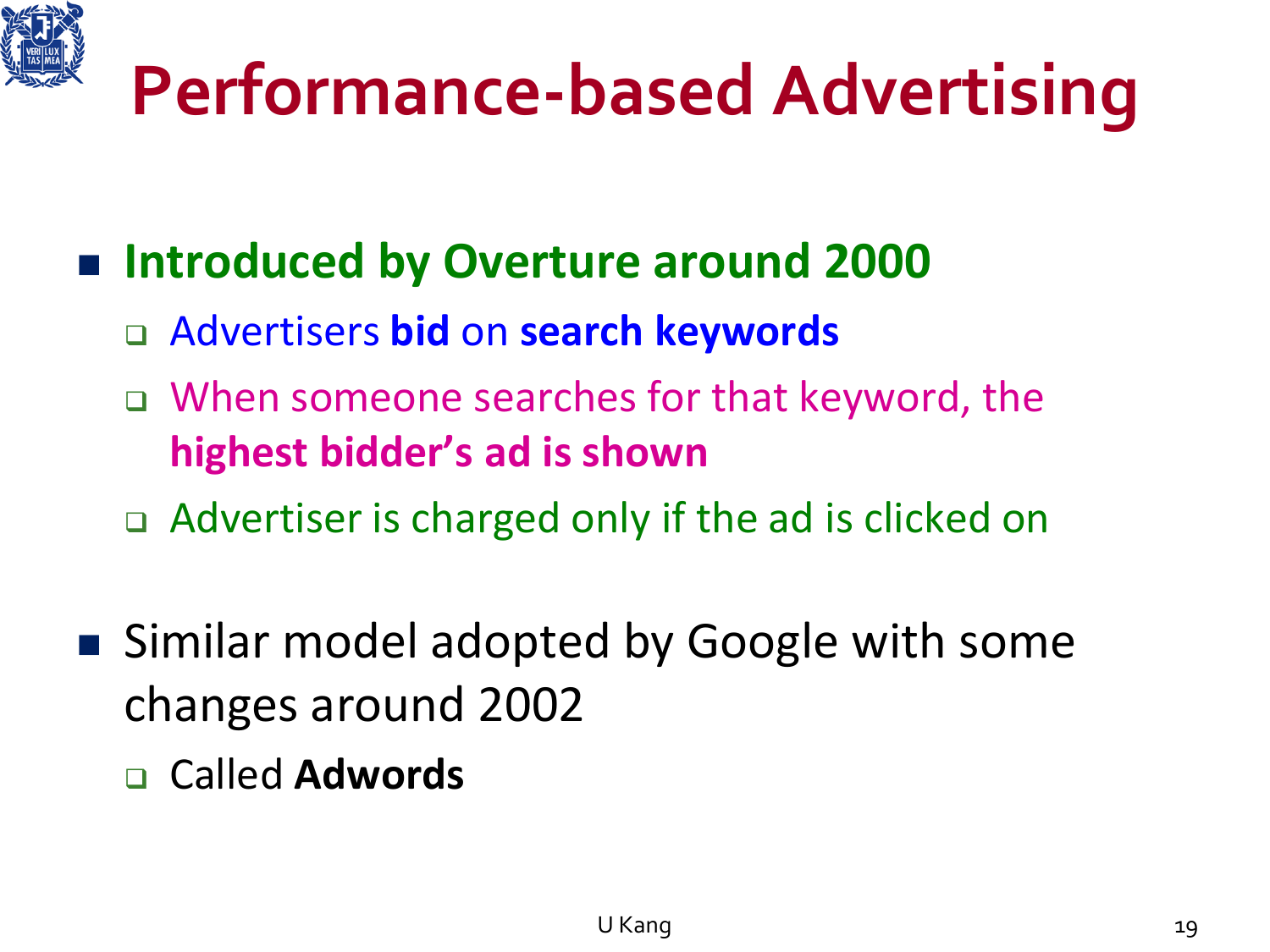

### **Ads vs. Search Results**

#### **Web**

Results 1 - 10 of about 2,230,000 for geico. (0.04 seco

GEICO Car Insurance. Get an auto insurance quote and save today...

GEICO auto insurance, online car insurance quote, motorcycle insurance quote, online insurance sales and service from a leading insurance company. www.geico.com/ - 21k - Sep 22, 2005 - Cached - Similar pages

Auto Insurance - Buy Auto Insurance Contact Us - Make a Payment More results from www.geico.com »

#### Geico, Google Settle Trademark Dispute

The case was resolved out of court, so advertisers are still left without legal guidance on use of trademarks within ads or as keywords. www.clickz.com/news/article.php/3547356 - 44k - Cached - Similar pages

#### Google and GEICO settle AdWords dispute | The Register

Google and car insurance firm GEICO have settled a trade mark dispute over ... Car insurance firm GEICO sued both Google and Yahoo! subsidiary Overture in ... www.theregister.co.uk/2005/09/09/google geico settlement/ - 21k - Cached - Similar pages

#### **GEICO** v. Google

... involving a lawsuit filed by Government Employees Insurance Company (GEICO). GEICO has filed suit against two major Internet search engine operators, ... www.consumeraffairs.com/news04/geico\_google.html - 19k - Cached - Similar pages

Sponsored Links

Great Car Insurance Rates Simplify Buying Insurance at Safeco See Your Rate with an Instant Quote www.Safeco.com

**Free Insurance Quotes** Fill out one simple form to get multiple quotes from local agents. www.HometownQuotes.com

5 Free Quotes, 1 Form. Get 5 Free Quotes In Minutes! You Have Nothing To Lose. It's Free sayyessoftware.com/Insurance Missouri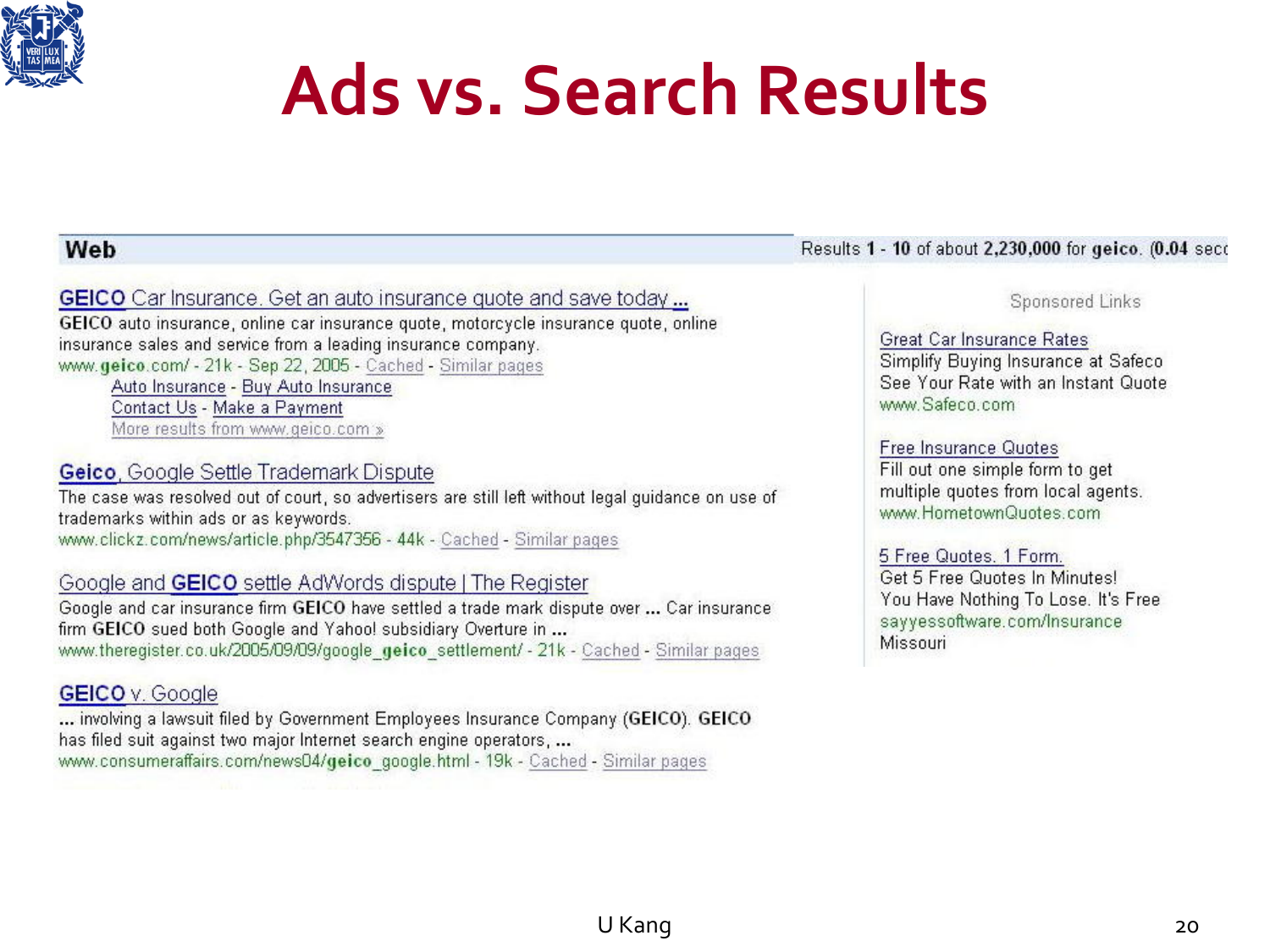

### **Web 2.0**

### **Performance-based advertising works!**

Multi-billion-dollar industry

- **Interesting problem: What ads to show for a given query?**  (Today's lecture)
- **If I am an advertiser, which search terms should I bid on and how much should I bid?** 
	- (Not focus of today's lecture)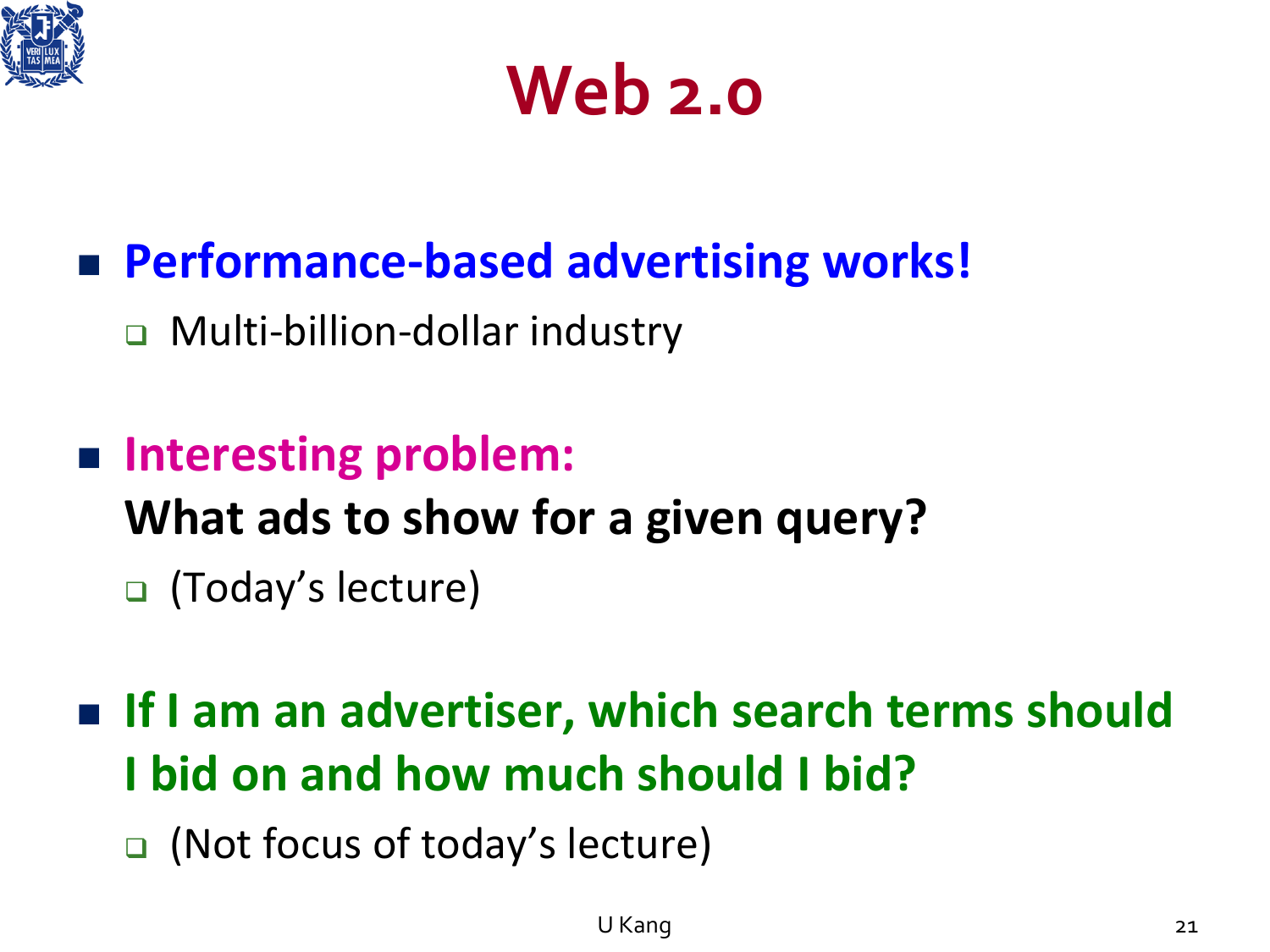

### **Adwords Problem**

#### **Given:**

- **1.** A set of bids by advertisers for search queries
- **2.** A click-through rate for each advertiser-query pair
- **3.** A budget for each advertiser (say for 1 month)
- **4.** A limit on the number of ads to be displayed with each search query
- **Respond to each search query with a set of advertisers such that:**
	- **1.** The size of the set is no larger than the limit on the number of ads per query
	- **2.** Each advertiser has bid on the search query
	- U Kang 22 **3.** Each advertiser has enough budget left to pay for the ad if it is clicked upon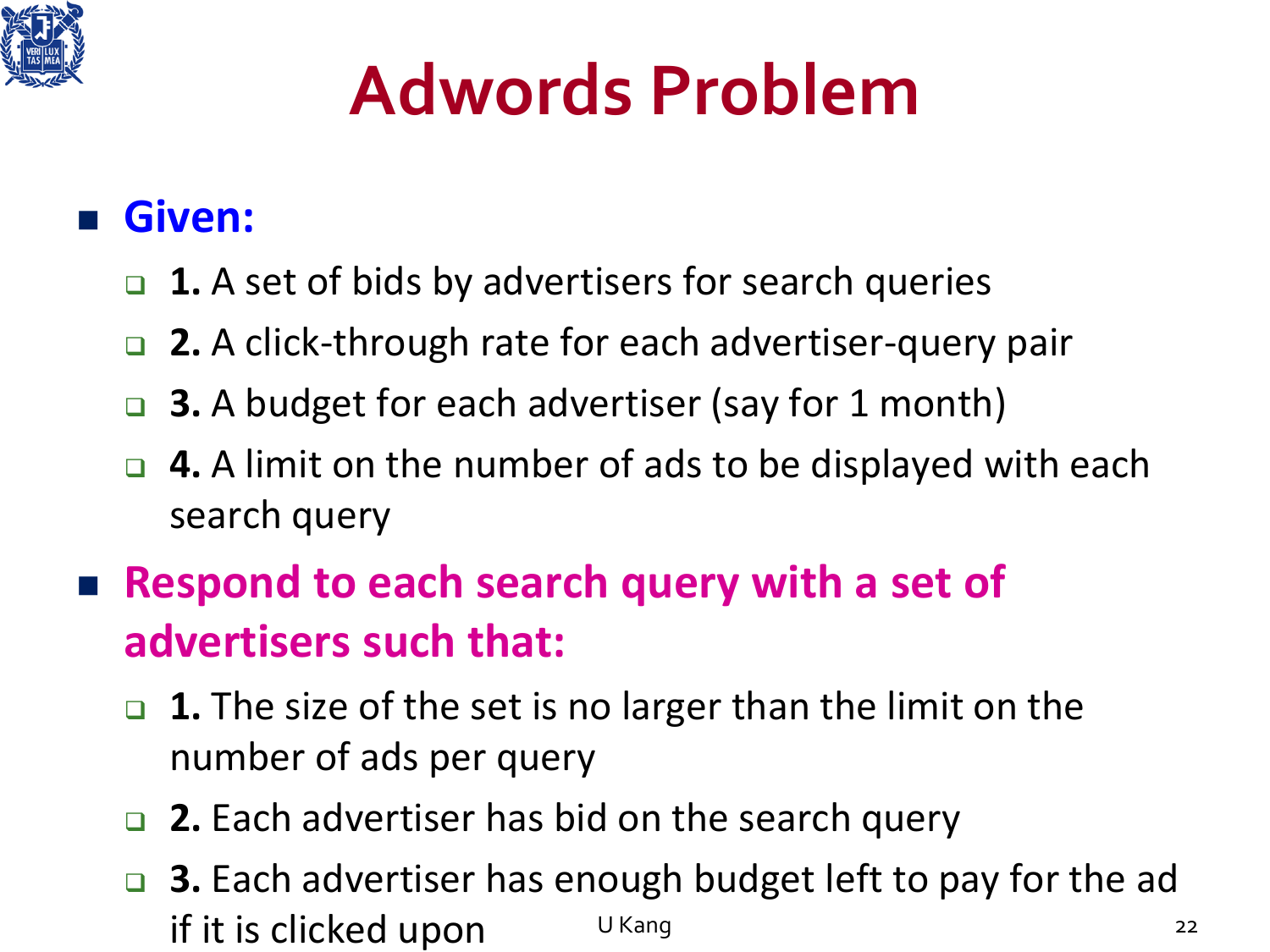

### **Adwords Problem**

- A stream of queries arrives at the search engine: *q1, q2, …*
- Several advertisers bid on each query
- When query  $q_i$  arrives, search engine must pick a subset of advertisers whose ads are shown
- **Goal: Maximize search engine's revenues Simple solution:** Instead of raw bids, use the "**expected revenue per click**" (i.e., **Bid\*CTR**) **Clearly we need an online algorithm!**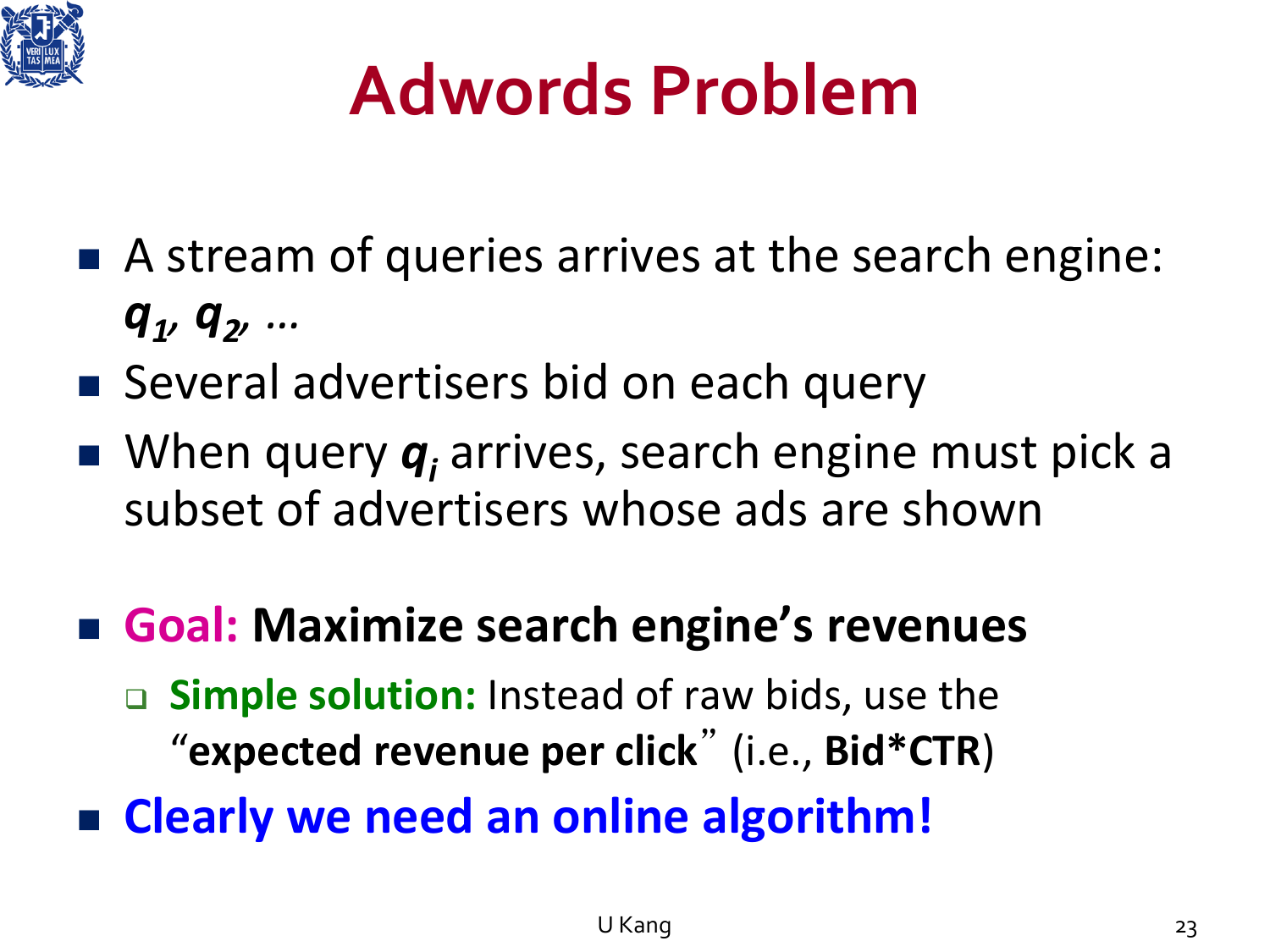

### **The Adwords Innovation**

| <b>Advertiser</b> | <b>Bid</b> | <b>CTR</b>                   | <b>Bid * CTR</b>           |
|-------------------|------------|------------------------------|----------------------------|
|                   | \$1.00     | 1%                           | 1 cent                     |
|                   | \$0.75     | 2%                           | 1.5 cents                  |
| C                 | \$0.50     | 2.5%                         | <b>1.125 cents</b>         |
|                   |            | <b>Click through</b><br>rate | <b>Expected</b><br>revenue |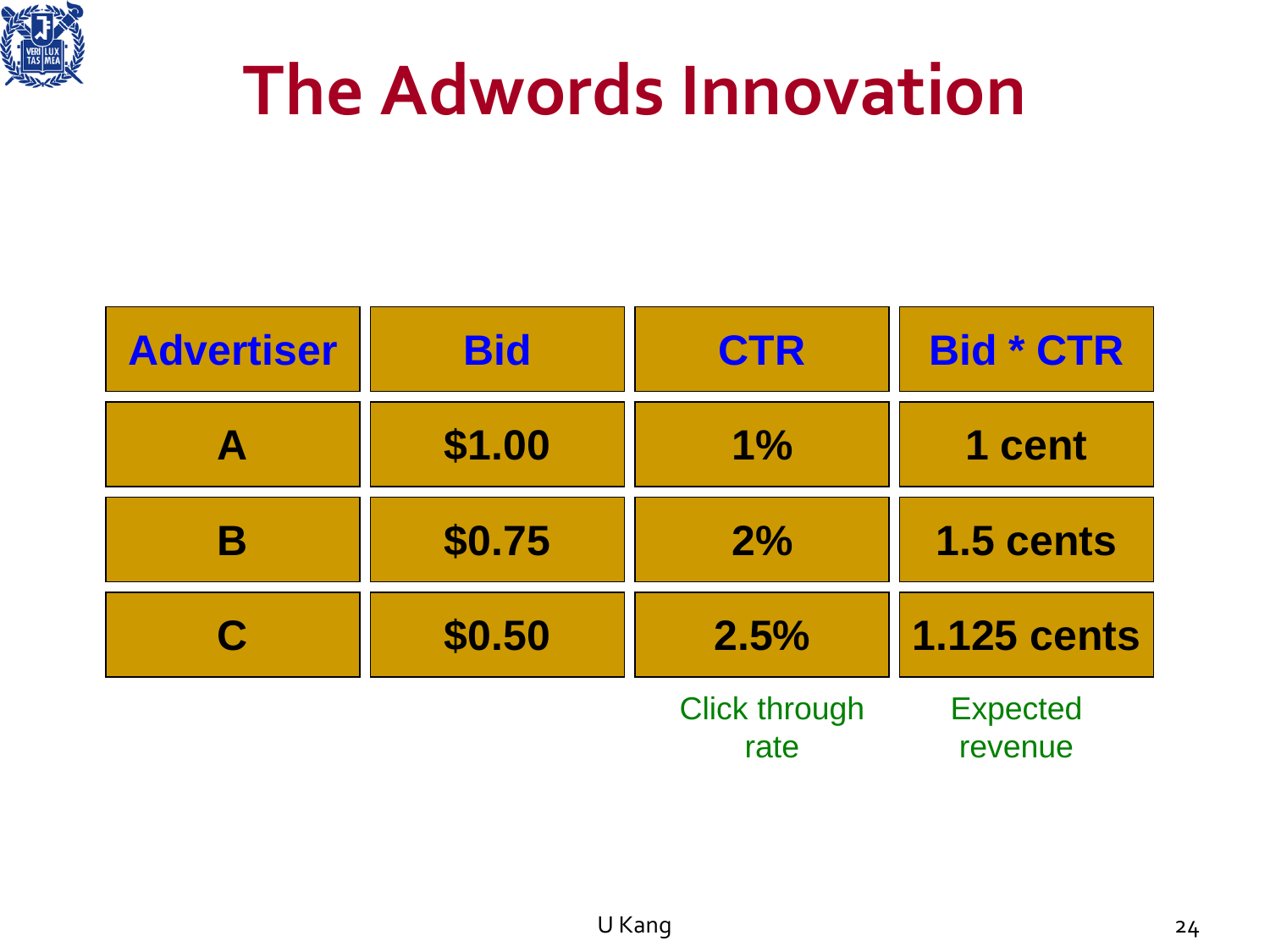

### **The Adwords Innovation**

| <b>Advertiser</b> | <b>Bid</b> | <b>CTR</b> | <b>Bid * CTR</b>   |
|-------------------|------------|------------|--------------------|
|                   | \$0.75     | 2%         | 1.5 cents          |
| C                 | \$0.50     | 2.5%       | <b>1.125 cents</b> |
|                   | \$1.00     | 1%         | 1 cent             |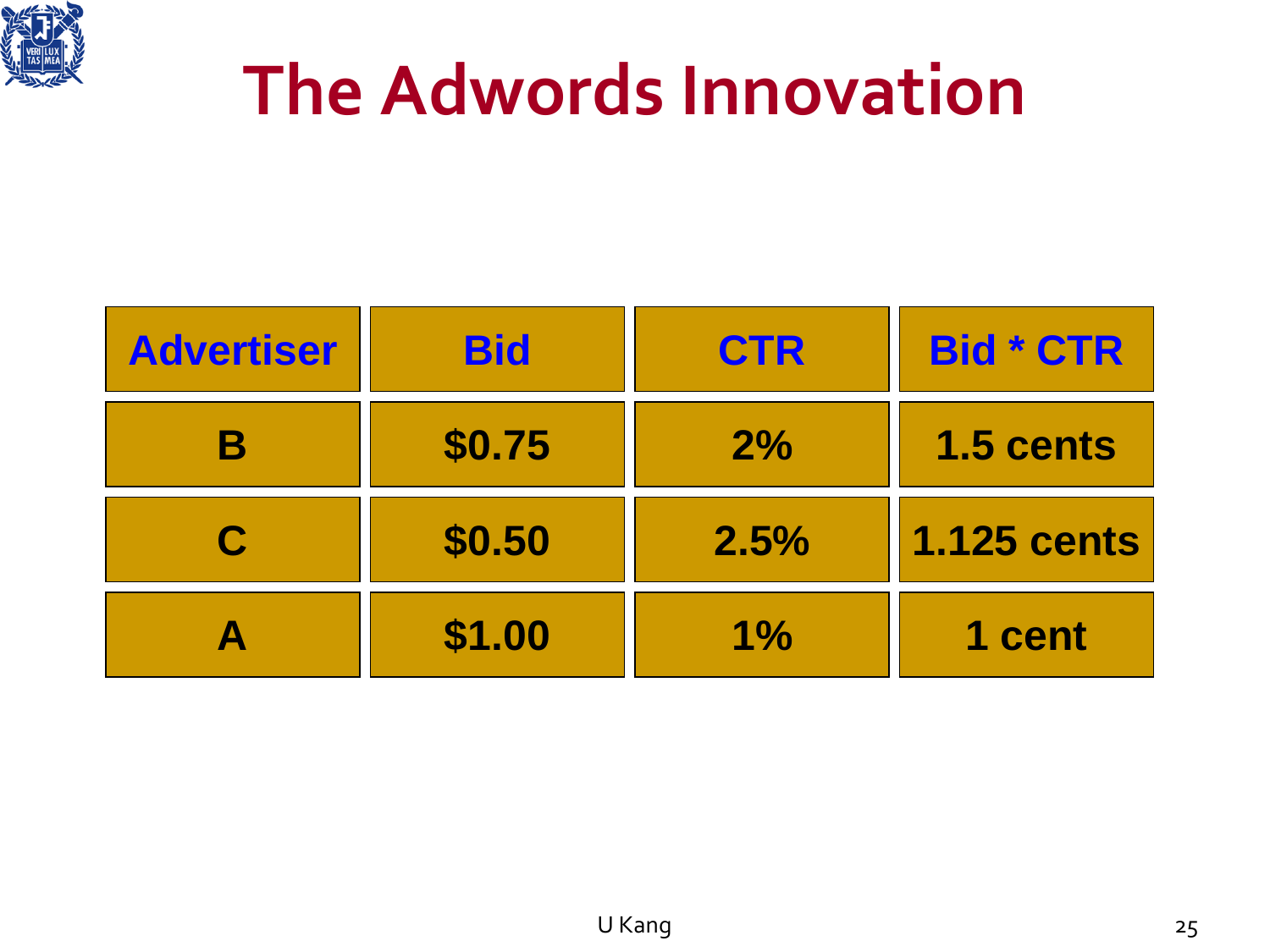

### **Complications: Budget**

- **Two complications:**
	- **Budget**
	- **CTR of an ad is unknown**

#### **Each advertiser has a limited budget**

□ Search engine guarantees that the advertiser **will not be charged more than their daily budget**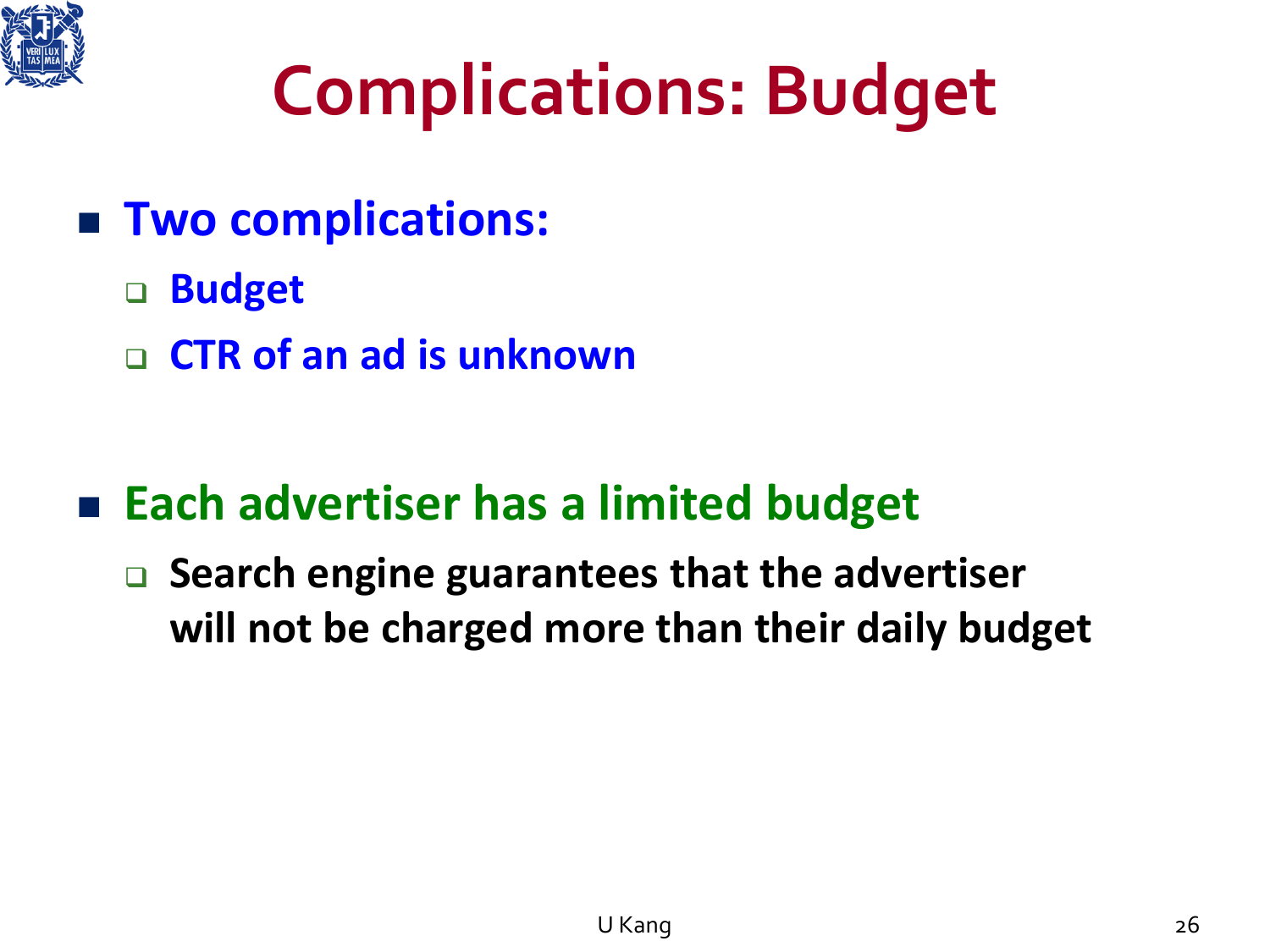

## **Complications: CTR**

- **CTR: Each ad has a different likelihood of being clicked**
	- **Advertiser 1** bids \$2, click probability = 0.1
	- **Advertiser 2** bids \$1, click probability = 0.5
	- **Clickthrough rate (CTR)** is measured **historically**
		- **Very hard problem: Exploration vs. exploitation Exploit:** Should we keep showing an ad for which we have good estimates of click-through rate **or**

**Explore:** Shall we show a brand new ad to get a better sense of its click-through rate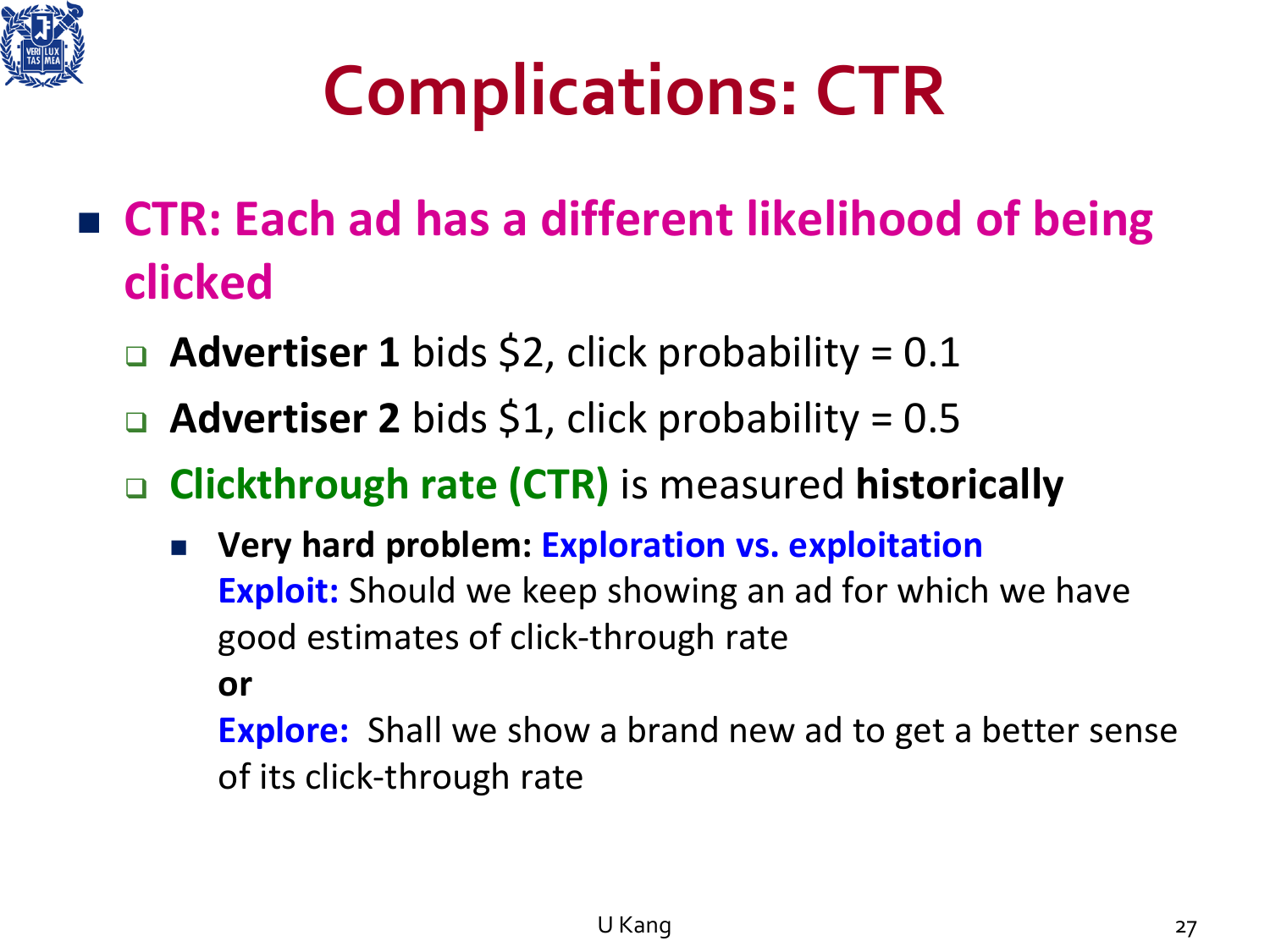

# **Greedy Algorithm**

#### **Our setting: Simplified environment**

- For each query, show only **1** ad
- All advertisers have the same budget *B*
- All ads are equally likely to be clicked
- Value of each ad is the same (=**1**)
	- Revenue increases by 1 whenever an ad is clicked

#### **Simplest algorithm is greedy:**

- For a query pick any advertiser who has bid **1** for that query
- **Competitive ratio of greedy is ½**
	- **Why?**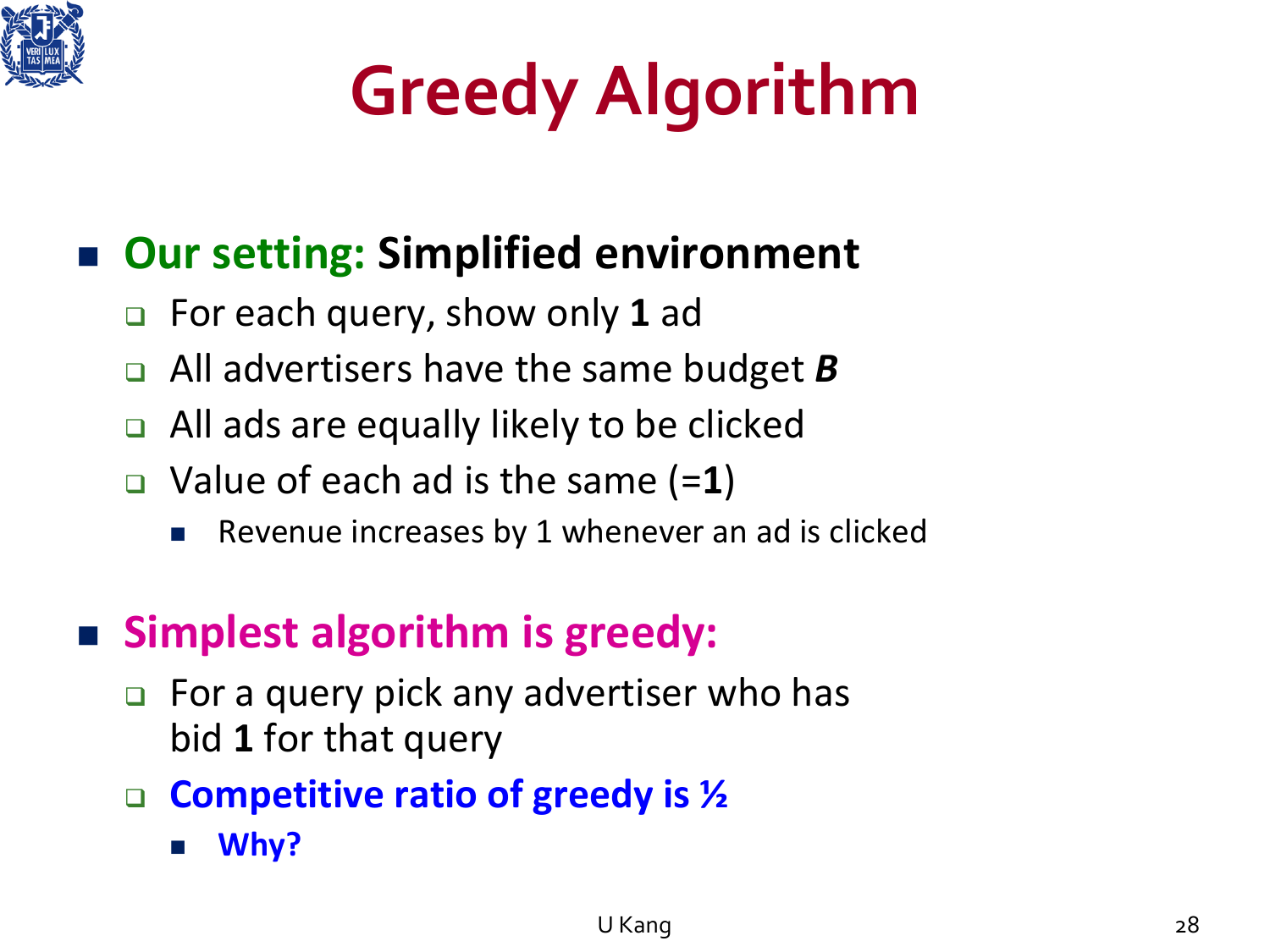

# **Greedy Algorithm**

#### **Simplest algorithm is greedy:**

□ For a query pick any advertiser who has bid **1** for that query

#### **Competitive ratio of greedy is ½**

- **Why? Exactly the same problem as 'bipartite matching'**
- **The revenue is the size of the matching**

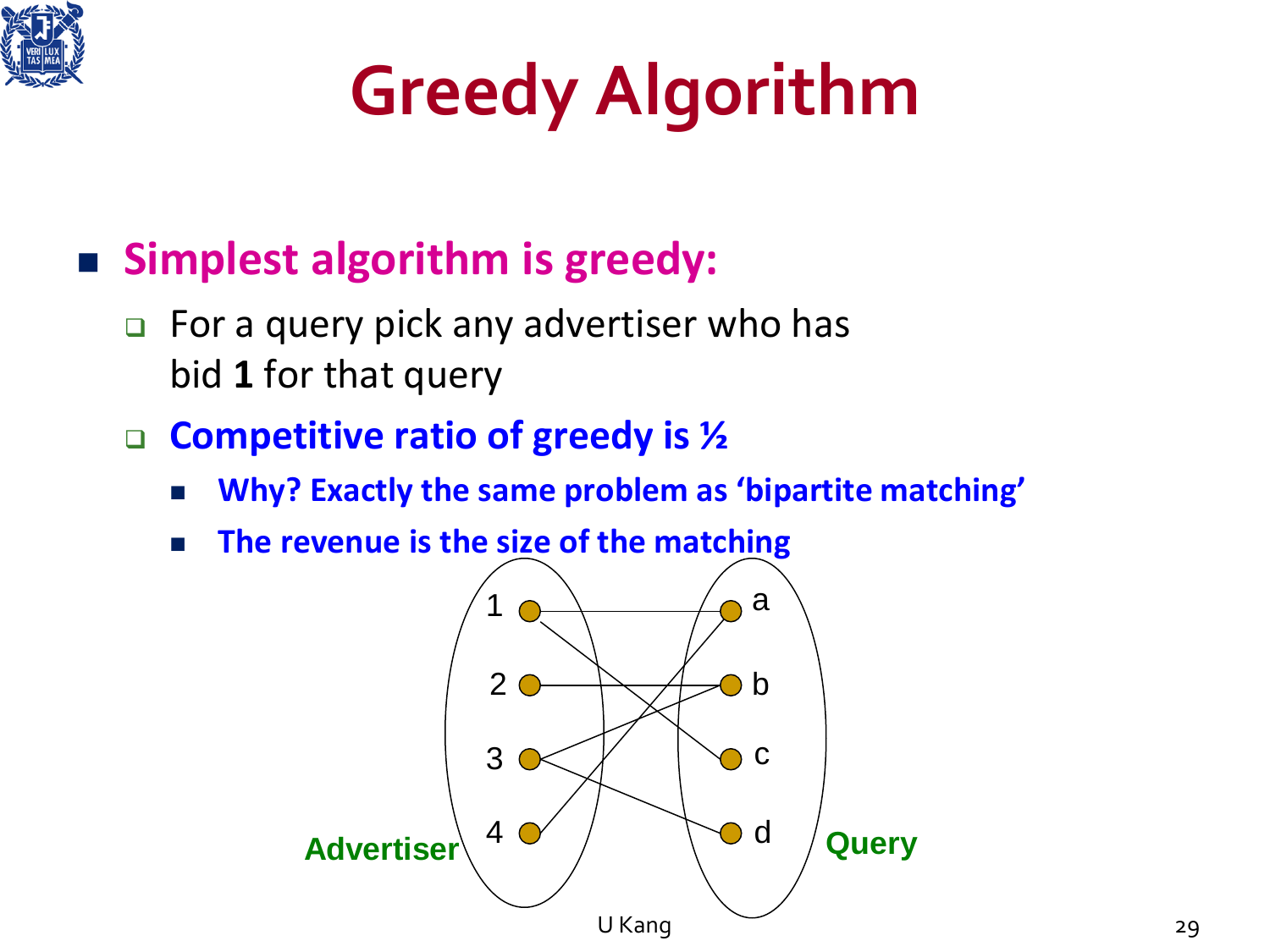

### **Bad Scenario for Greedy**

### **Two advertisers A and B**

- *A* bids on query *x*, *B* bids on *x* and *y*
- Both have budgets of **\$4**

#### **Query stream:** *x x x x y y y y*

- Worst case greedy choice: *B**B**B**B* \_ \_ \_ \_
- Optimal: **A A A A B B B B**
- **Competitive ratio = ½**

#### **This is the worst case!**

 **Note:** Greedy algorithm is deterministic – it always resolves draws in the same way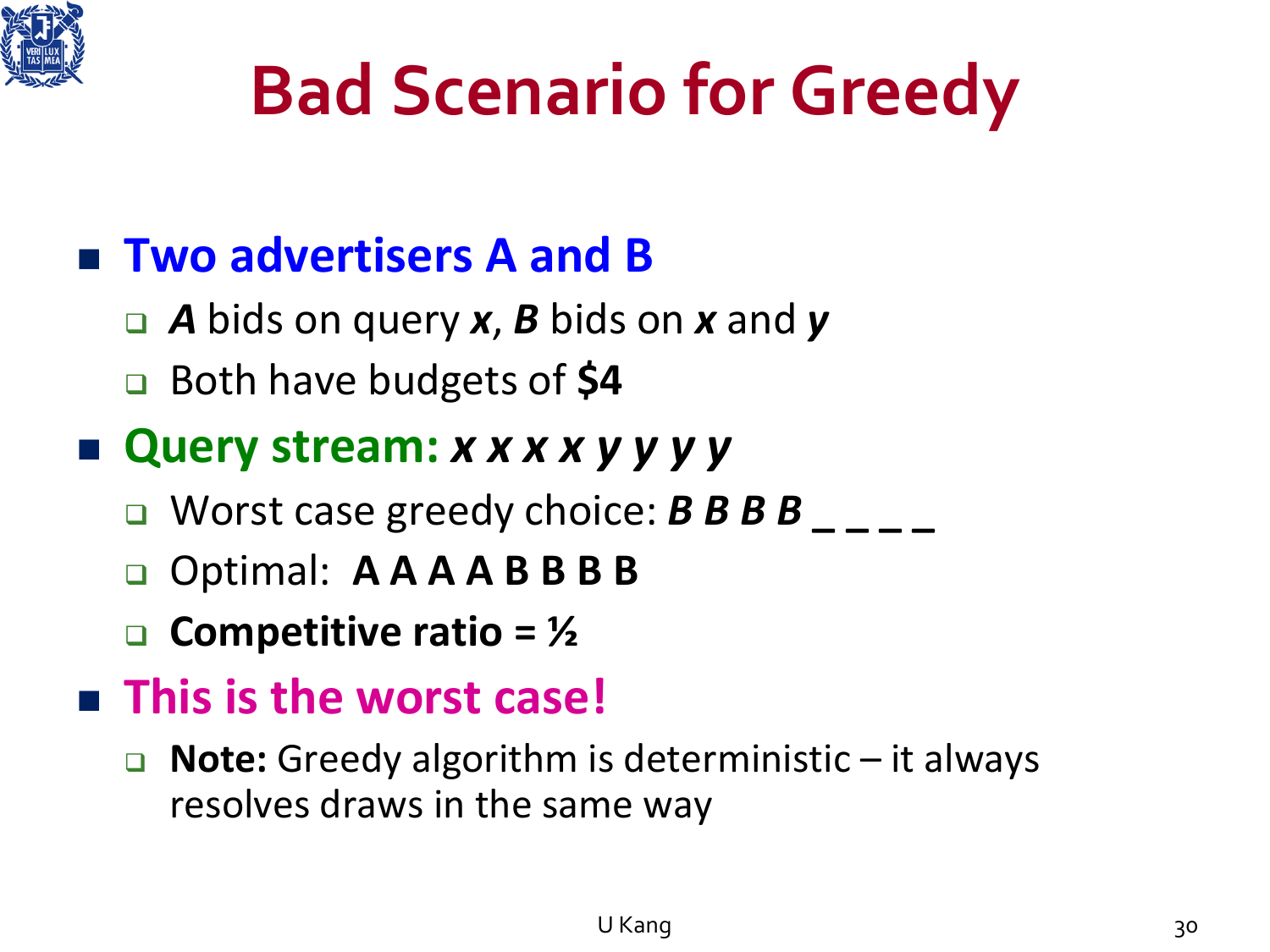

# **BALANCE Algorithm [MSVV]**

- **BALANCE** Algorithm by Mehta, Saberi, Vazirani, and Vazirani
	- **For each query, pick the advertiser with the largest unspent budget**
		- Break ties arbitrarily (**but in a deterministic way**)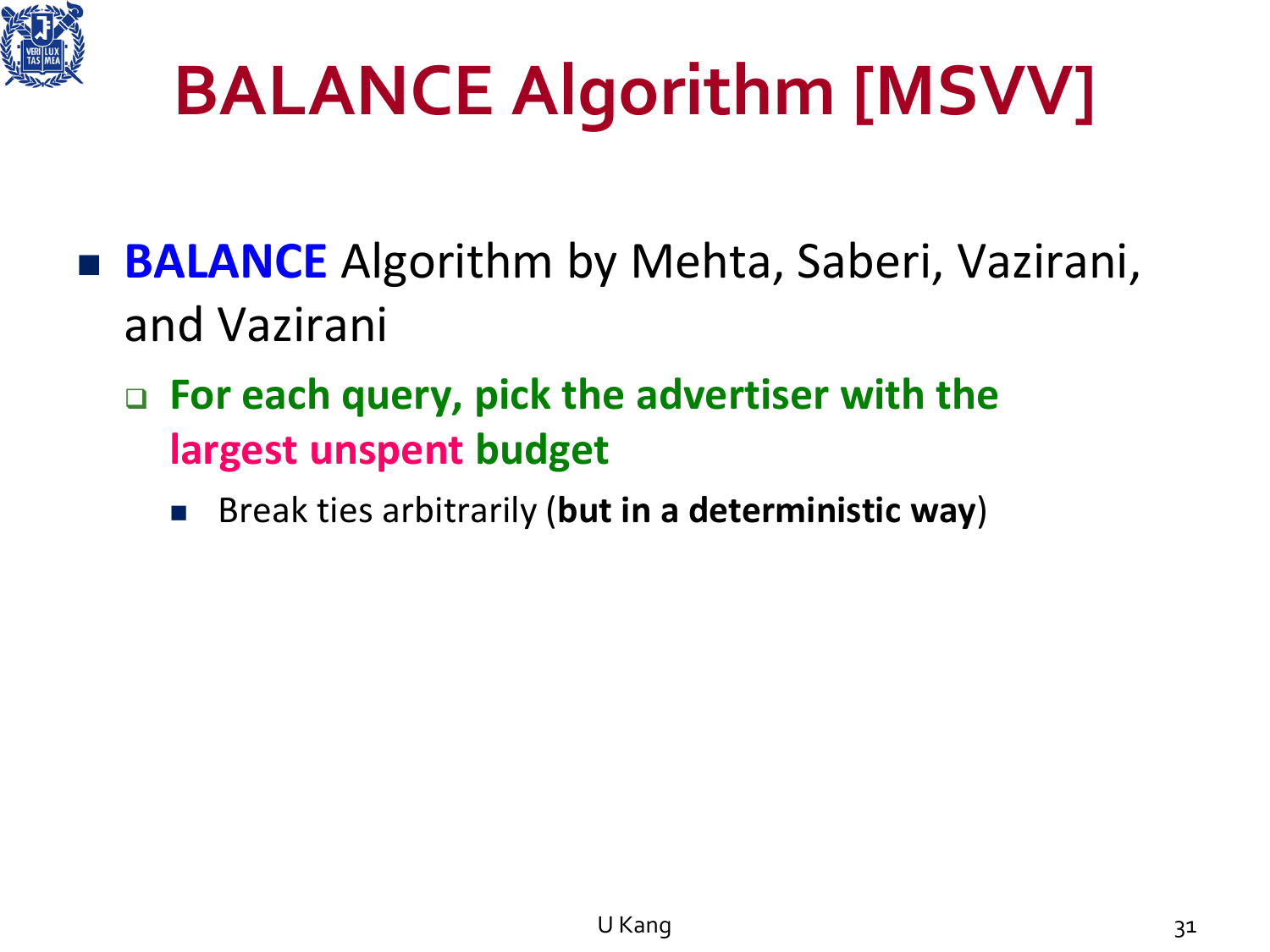

### **Example: BALANCE**

#### **Two advertisers A and B**

- **A** bids on query *x*, **B** bids on *x* and *y*
- Both have budgets of **\$4**

#### **Query stream:** *x x x x y y y y*

### **BALANCE choice: A B A B B B \_ \_** Optimal: **A A A A B B B B**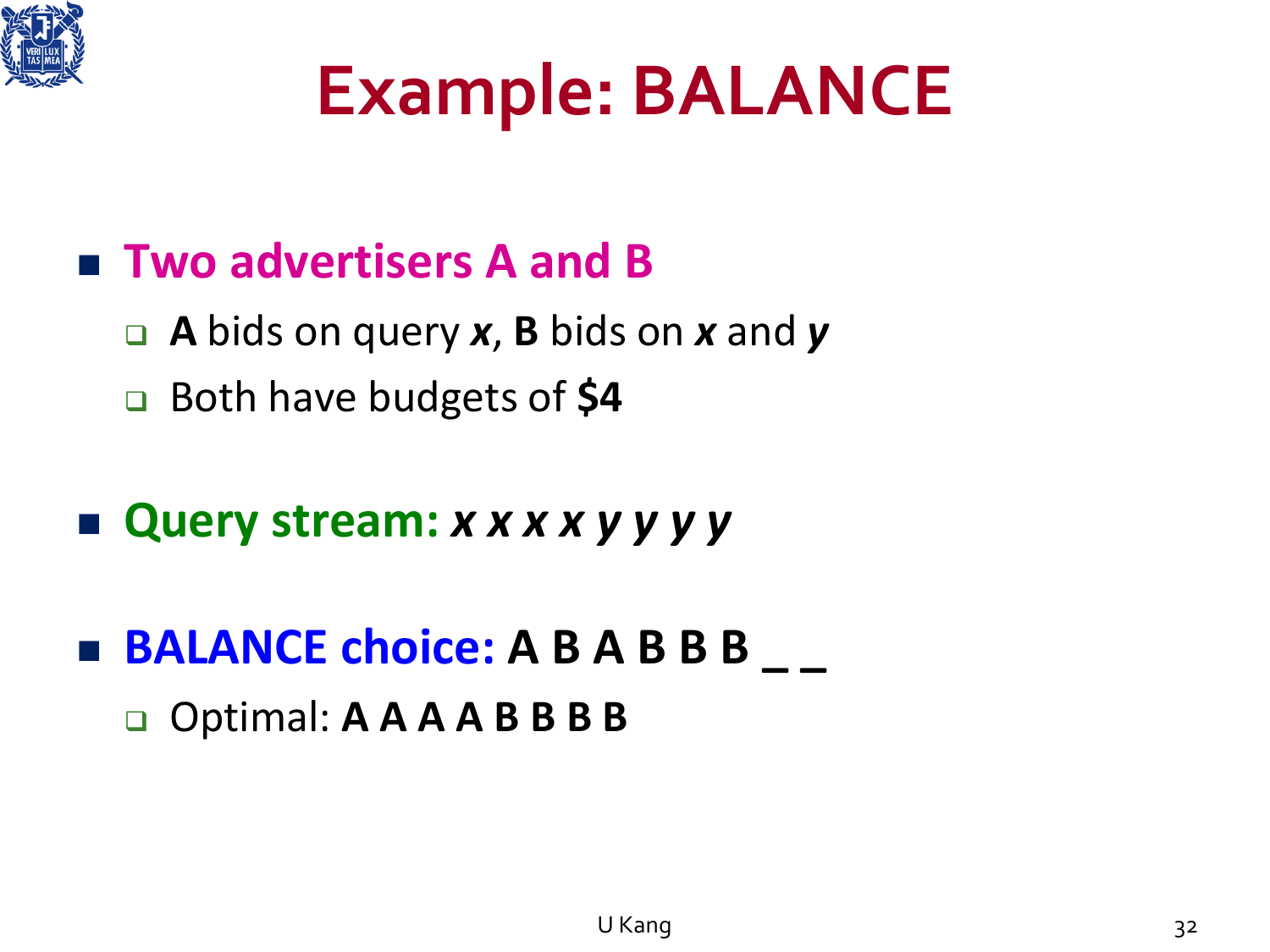

- **Claim:** For **BALANCE** on **2** advertisers **Competitive ratio = ¾**
- **Proof:** (next 3 slides)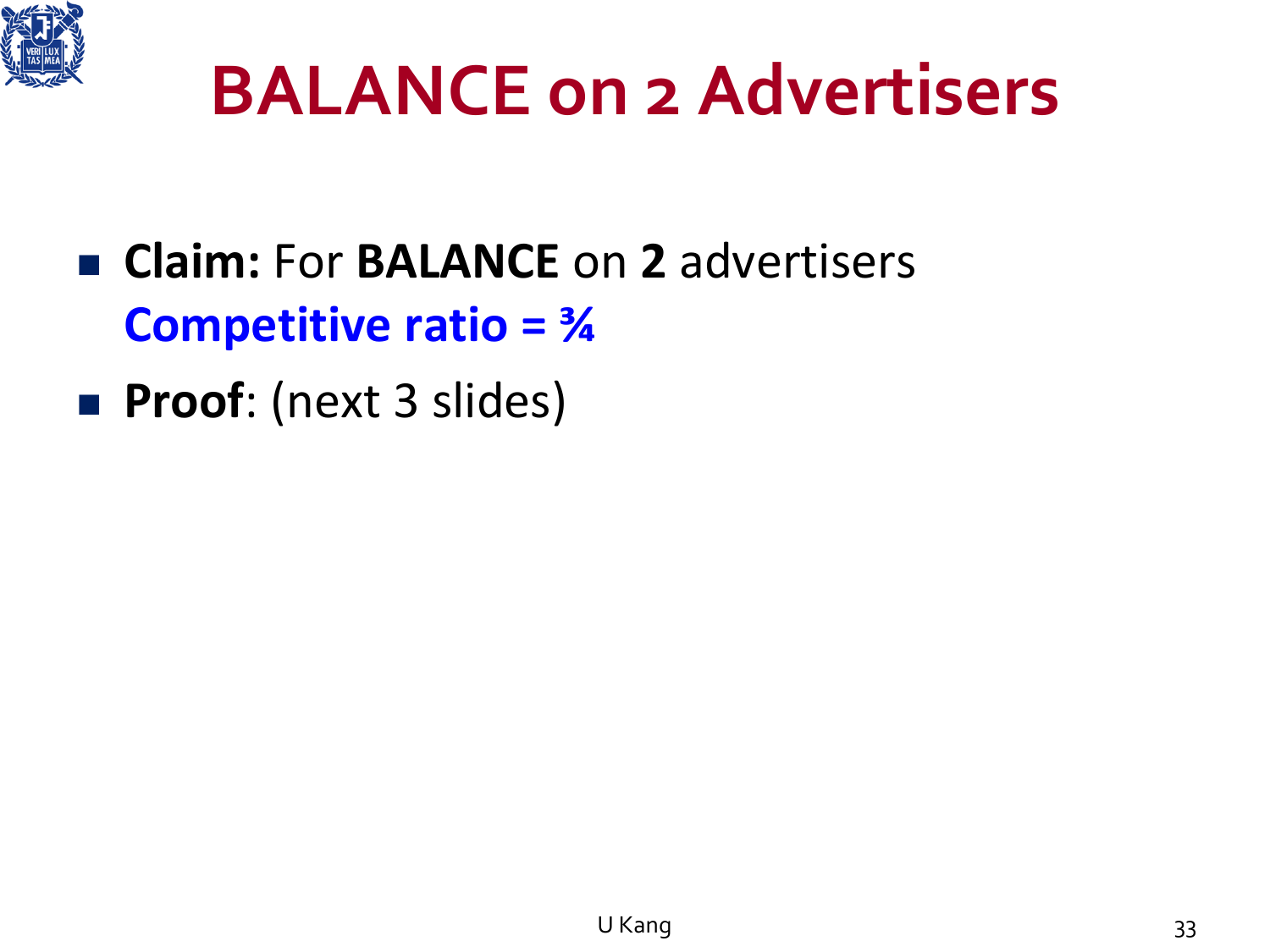

#### ■ Consider simple case (w.l.o.g.):

- **2** advertisers,  $A_1$  and  $A_2$ , each with budget **B** ( $\geq$ 1)
- # of queries: 2**B**
- □ (\*) Optimal solution exhausts both advertisers' budgets: i.e., a query is assigned to at least an advertiser

#### ■ **BALANCE** must exhaust at least one **advertiser's budget:**

- $\Box$  If not, there would be some query assigned to neither advertiser, even though the advertisers have some remaining budgets => contradicts (\*)
- □ Assume BALANCE exhausts  $A_2$ 's budget, but allocates *x* queries fewer than the optimal
- **Revenue:** *BAL = 2B - x*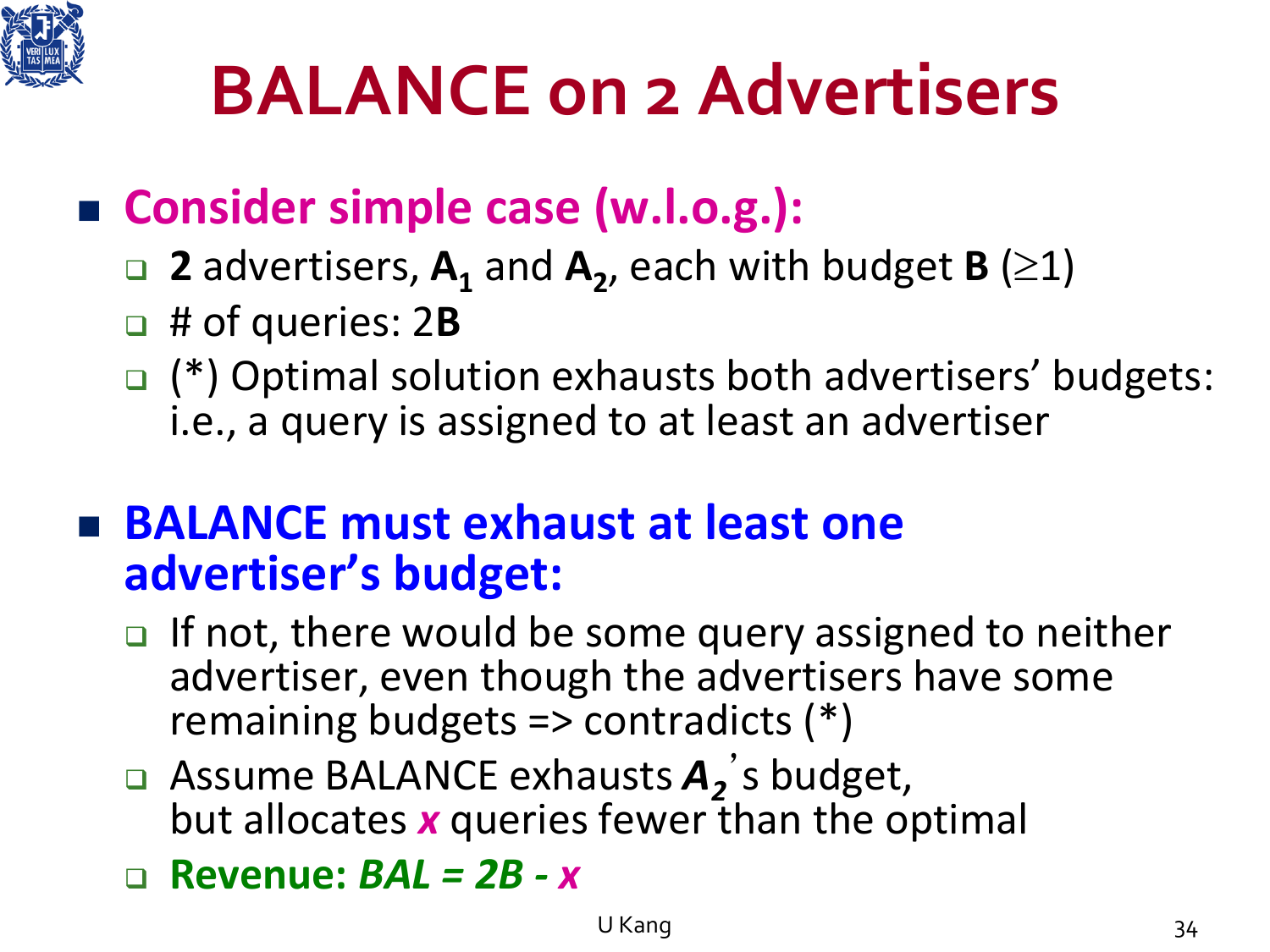

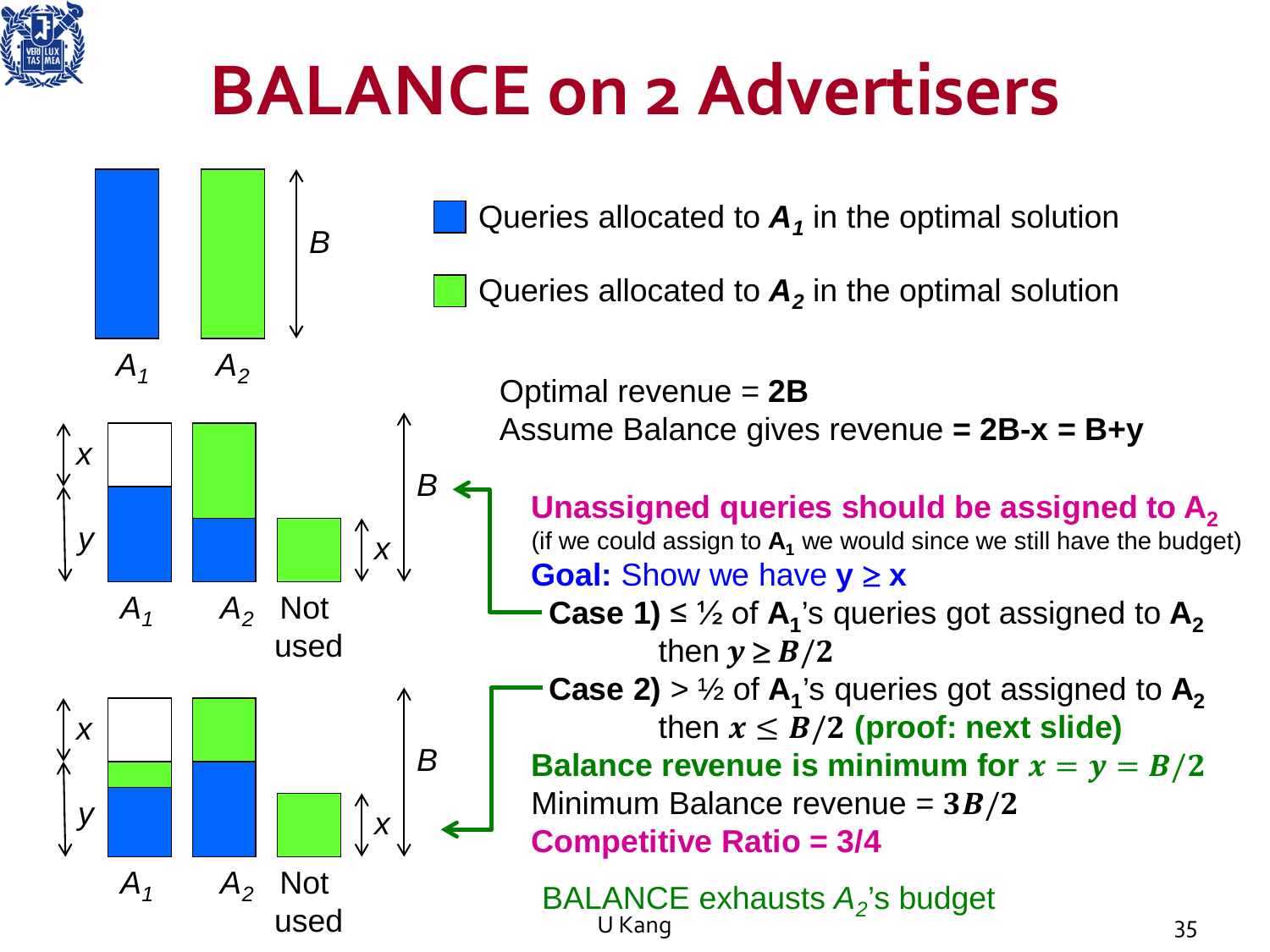

- **Claim: in (Case 2), when**  $>$   $\frac{1}{2}$  of  $A_1$ 's queries got assigned to  $A_2$ ,  $x \leq B/2$ .
	- (Proof)
		- Consider the last query (of  $A_1$ ) that is assigned to  $A_2$
		- At that time (right before assigned to A<sub>2</sub>), Budget of A<sub>2</sub> ≥ Budget of A<sub>1</sub>
		- Also, at that time, Budget of  $A_2 \leq \frac{1}{2}B$
		- Thus, Budget of  $A_1 \leq \frac{1}{2}B$
		- Since the budget only decreases,  $x \leq \frac{1}{2}B$

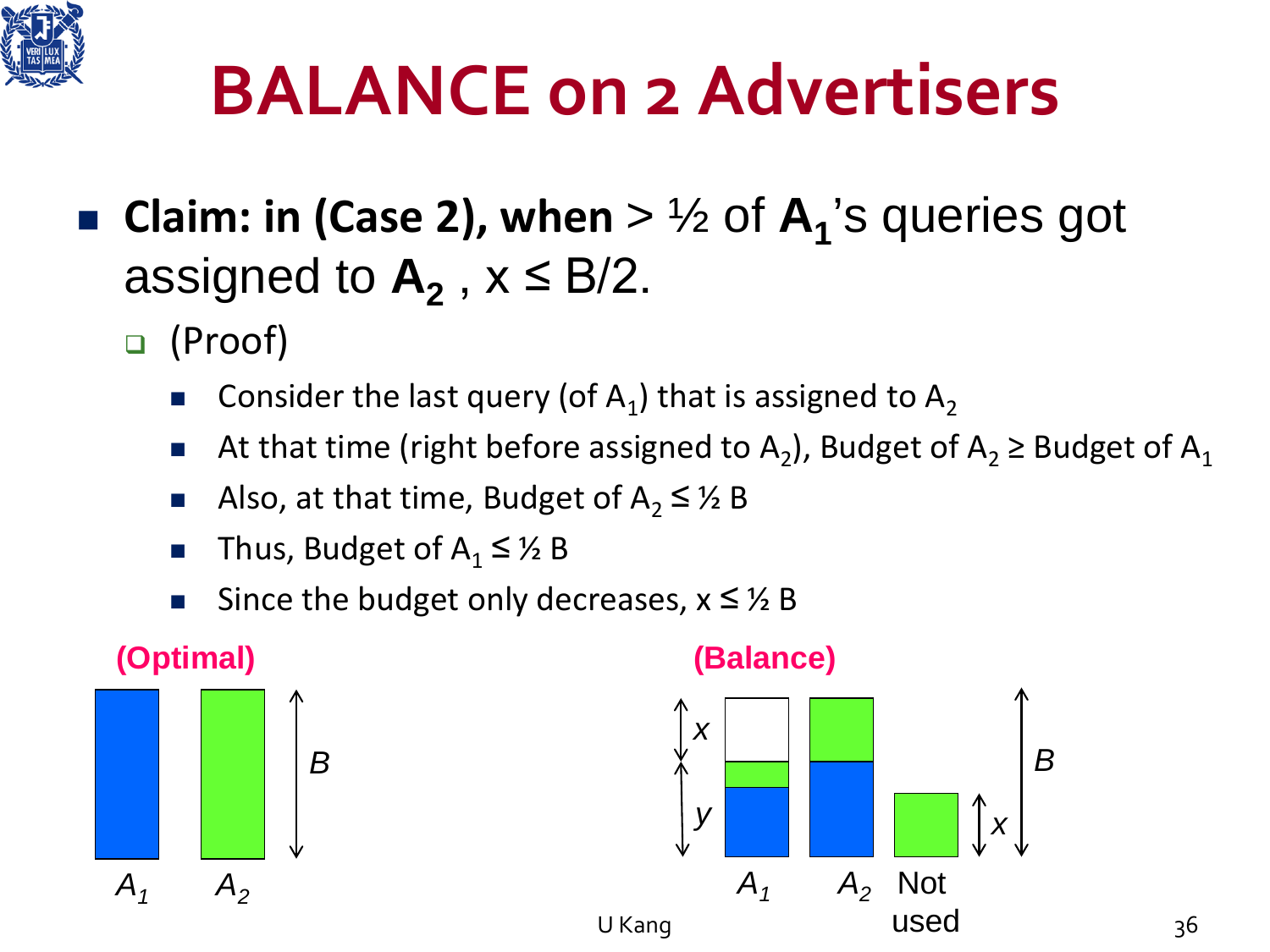

### **BALANCE: General Result**

- In the general case (many bidders, arbitrary bid, **and arbitrary budget), worst competitive ratio of BALANCE is 1–1/e = approx. 0.63**
	- □ Interestingly, no online algorithm has a better competitive ratio!
- Let's see the worst case example that gives this **ratio**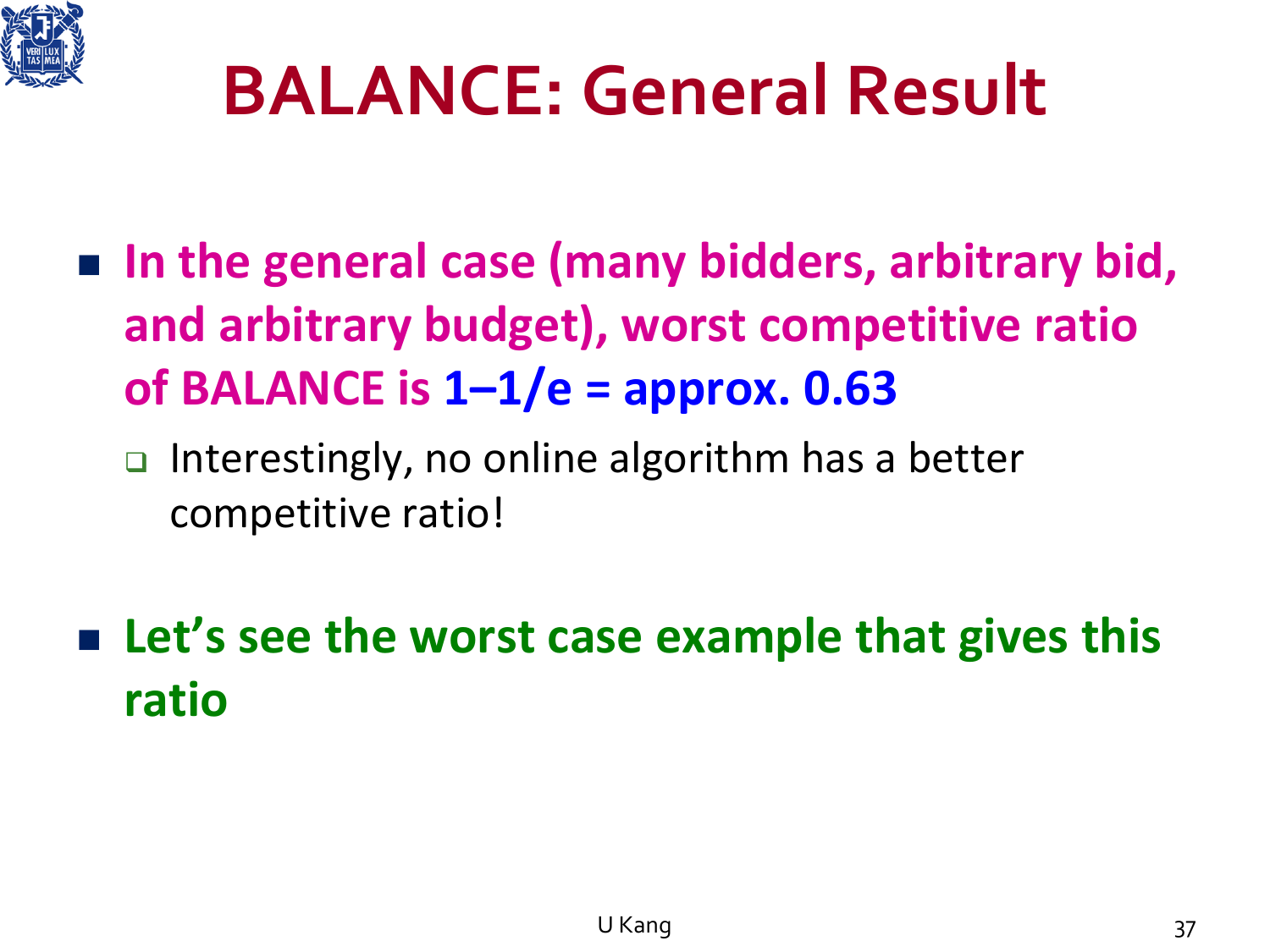

### **Worst case for BALANCE**

### ■ *N* advertisers:  $A_1$ ,  $A_2$ , ...  $A_N$

□ Each with budget  $B > N$ 

### **Queries:**

*N∙B* queries appear in *N* rounds of *B* queries each

### **Bidding:**

- □ Round 1 queries: bidders A<sub>1</sub>, A<sub>2</sub>, …, A<sub>N</sub>
- □ Round 2 queries: bidders **A<sub>2</sub>, A<sub>3</sub>, ..., A<sub>N</sub>**
- Round *i* queries: bidders **Ai**

# $A_{i}, \ldots, A_{N}$

#### ■ Optimum allocation:

Allocate round *i* queries to *Ai*

Optimum revenue *N***∙***B*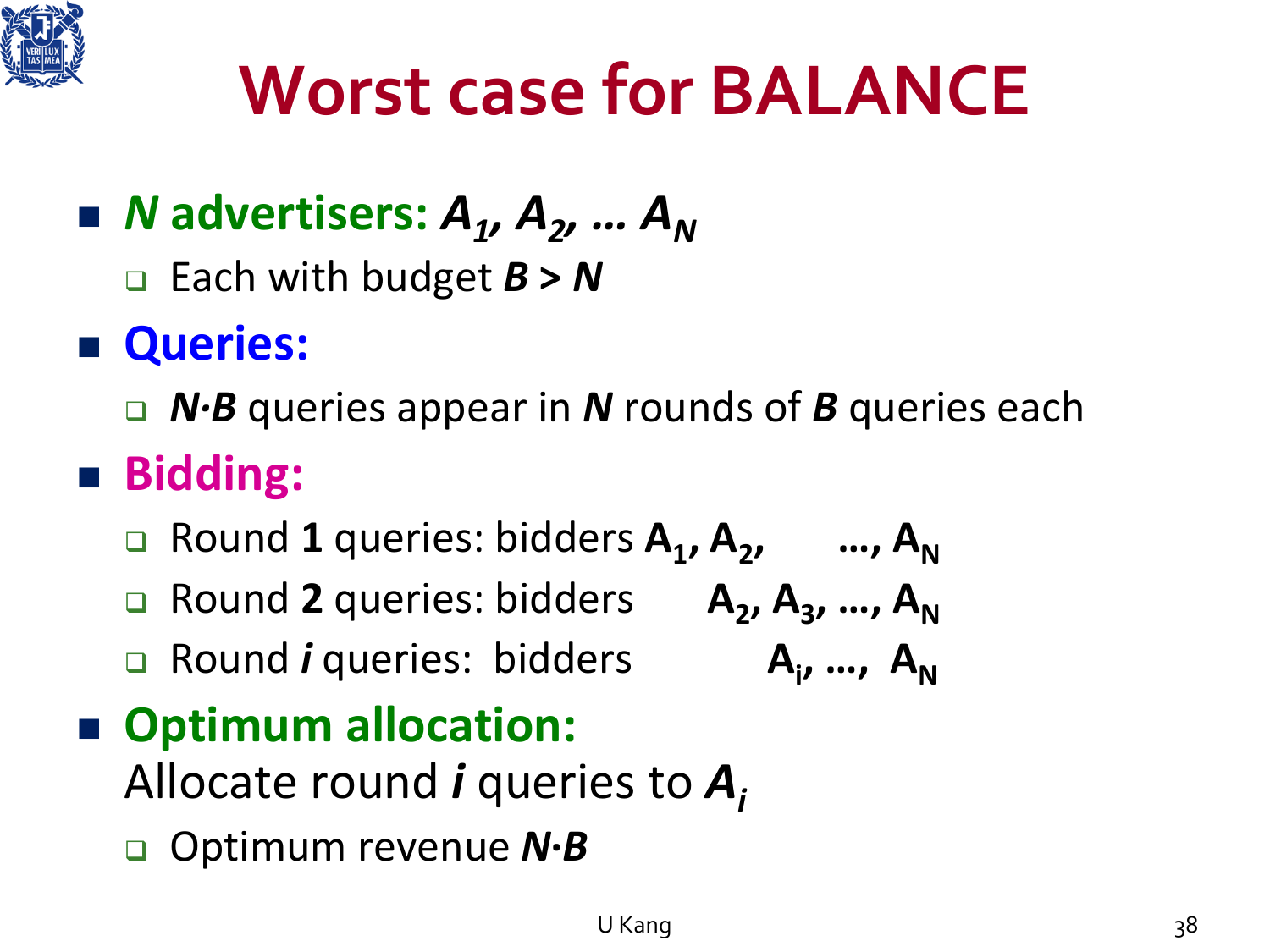

### **BALANCE Allocation**



BALANCE assigns each of the queries in round 1 to **N** advertisers. After *k* rounds, sum of allocations to each of advertisers  $A_k$ ,..., $A_N$  is  $S_k = S_{k+1} = \cdots = S_N = \sum_{i=1}^n$  $\begin{array}{cc} k & B \\ \hline 1 & 1 \end{array}$  $N-(i-1)$ 

**If we find the smallest** *k* **such that**  $S_k \geq B$ **, then after** *k* **rounds we cannot allocate any queries to any advertiser**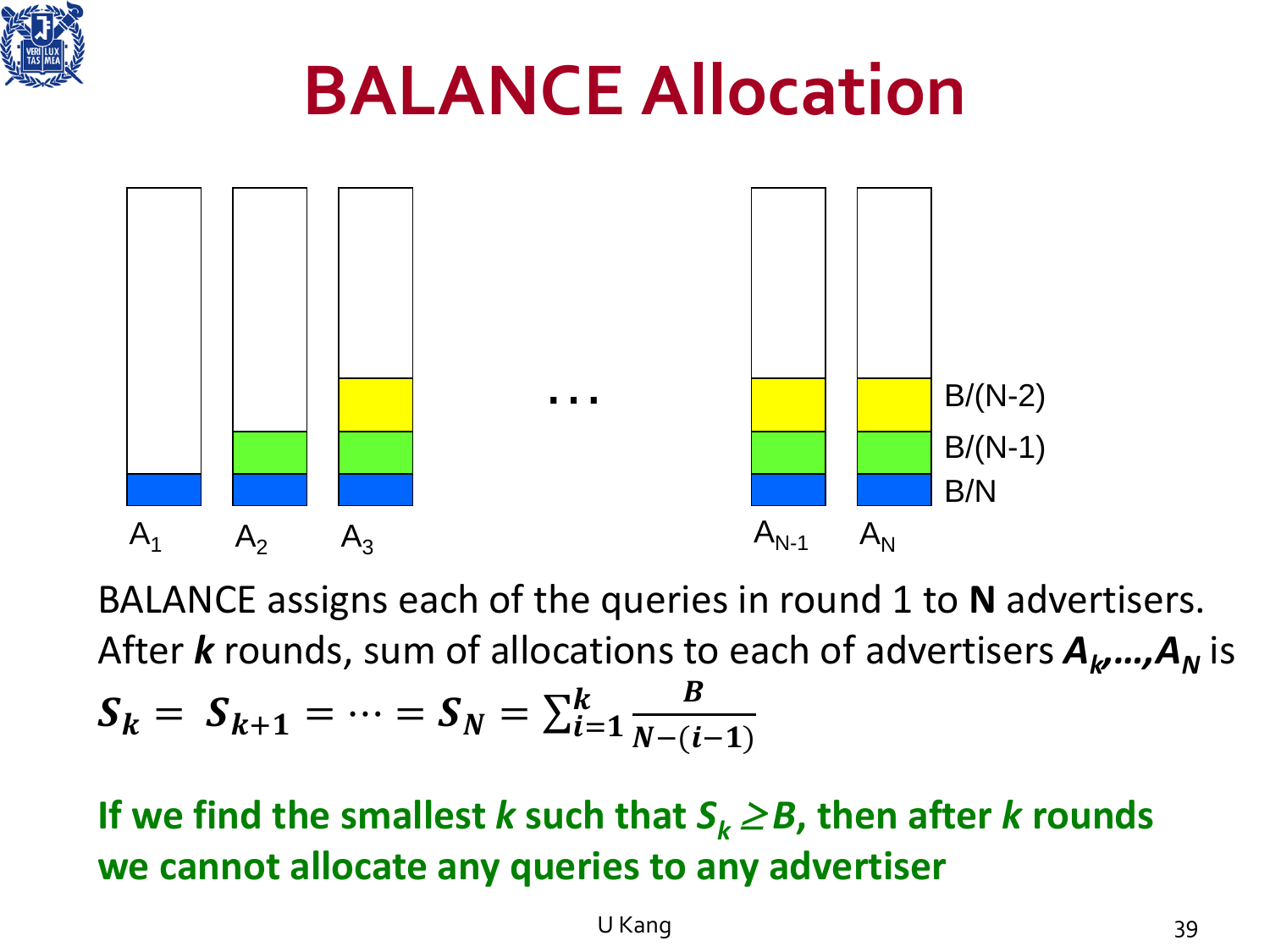

### **BALANCE: Analysis**

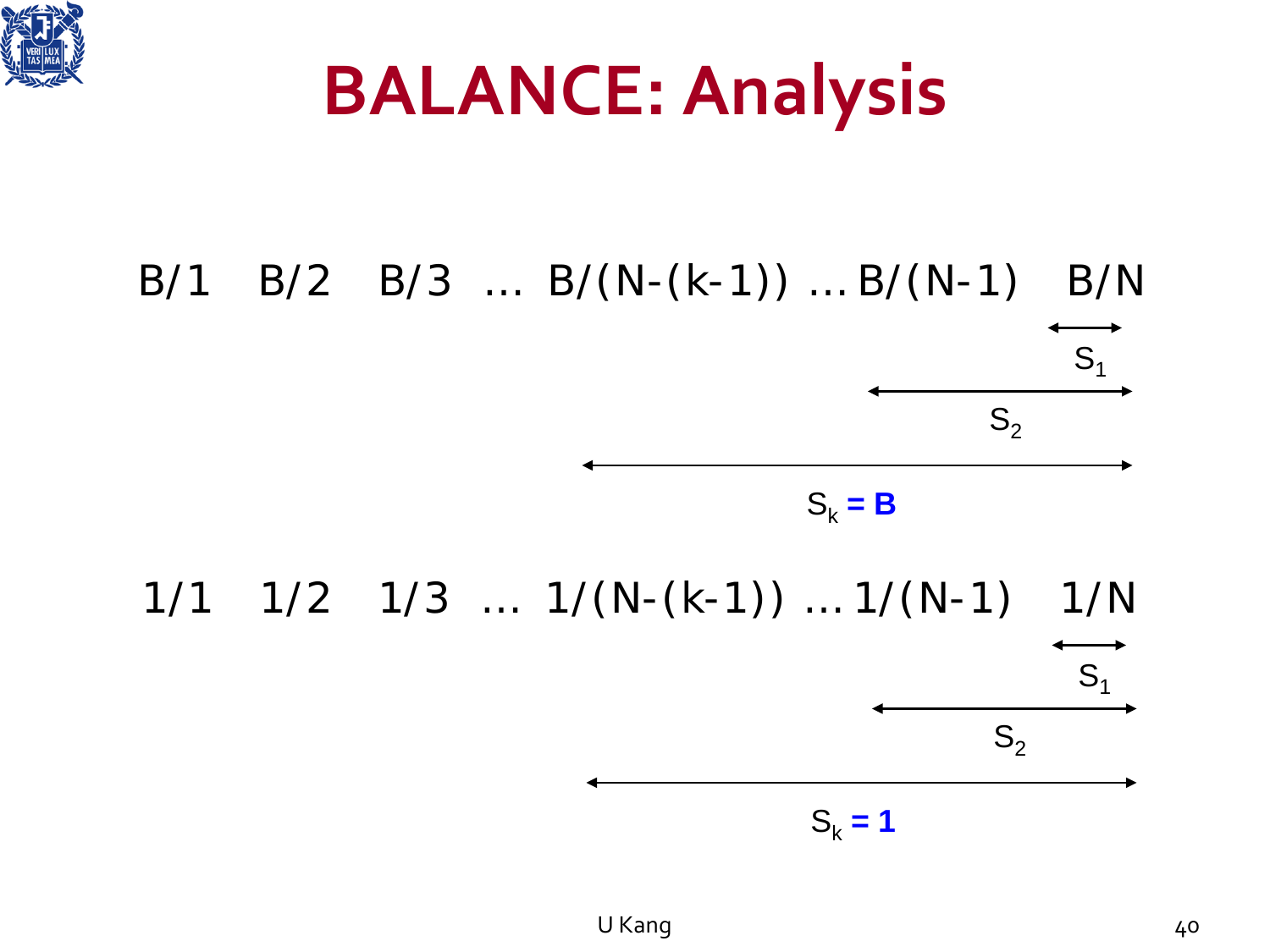

## **BALANCE: Analysis**

### ■ Fact:  ${H}_n = \sum_{i=1}^n 1/i \approx \ln(n)$  for large *n* **Result due to Euler**

$$
1/1 \quad 1/2 \quad 1/3 \quad ... \quad 1/(N-(k-1)) \quad ... \quad 1/(N-1) \quad 1/N
$$

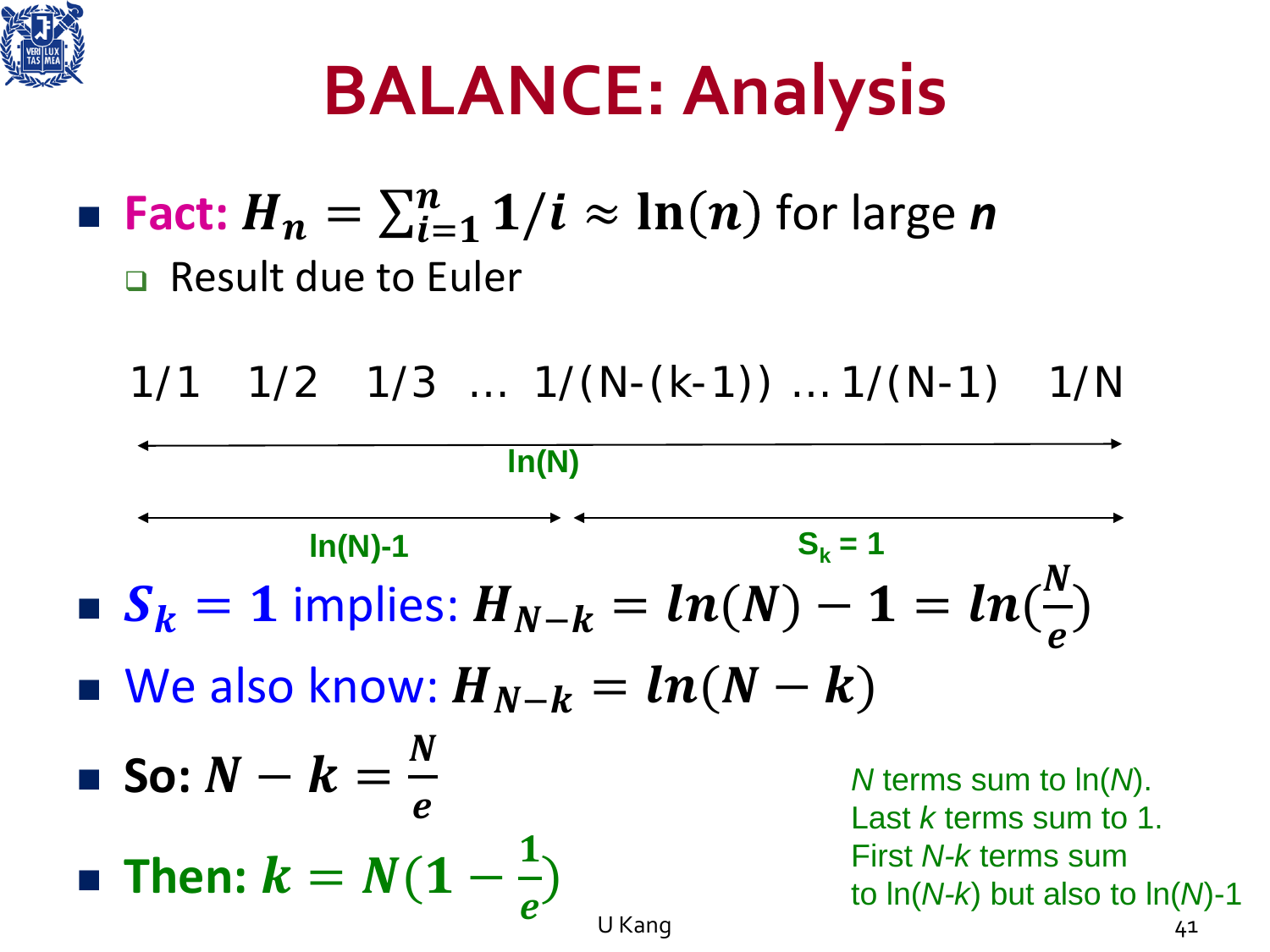

## **BALANCE: Analysis**

- So after the first **k=N(1-1/e)** rounds, we cannot allocate a query to any advertiser
- **Revenue = B∙N (1-1/e)**
- **Competitive ratio = 1-1/e**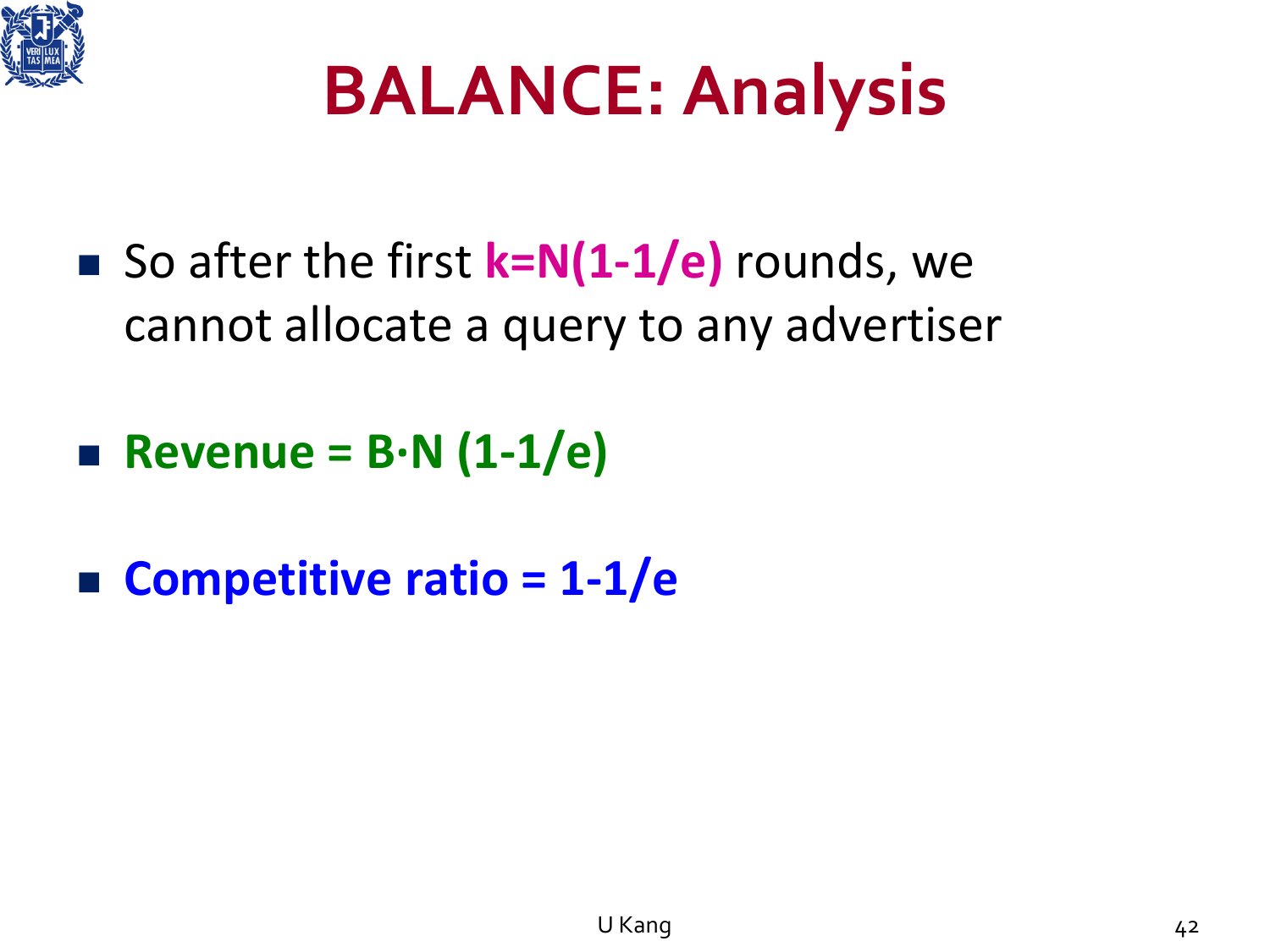

### **General Version of the Problem**

### **Arbitrary bids and arbitrary budgets!**

- Consider we have 1 query  $q$ , advertiser *i* 
	- $\Box$  Bid =  $x_i$
	- **Budget =**  $b_i$

#### ■ In a general setting BALANCE can be terrible

□ Consider two advertisers  $A_1$  and  $A_2$ 

$$
A_1: x_1 = 1, b_1 = 110
$$

$$
A_2: x_2 = 10, b_2 = 100
$$

- Consider we see **10** instances of **q**
- □ BALANCE always selects  $A_1$  and earns 10
- Optimal earns **100**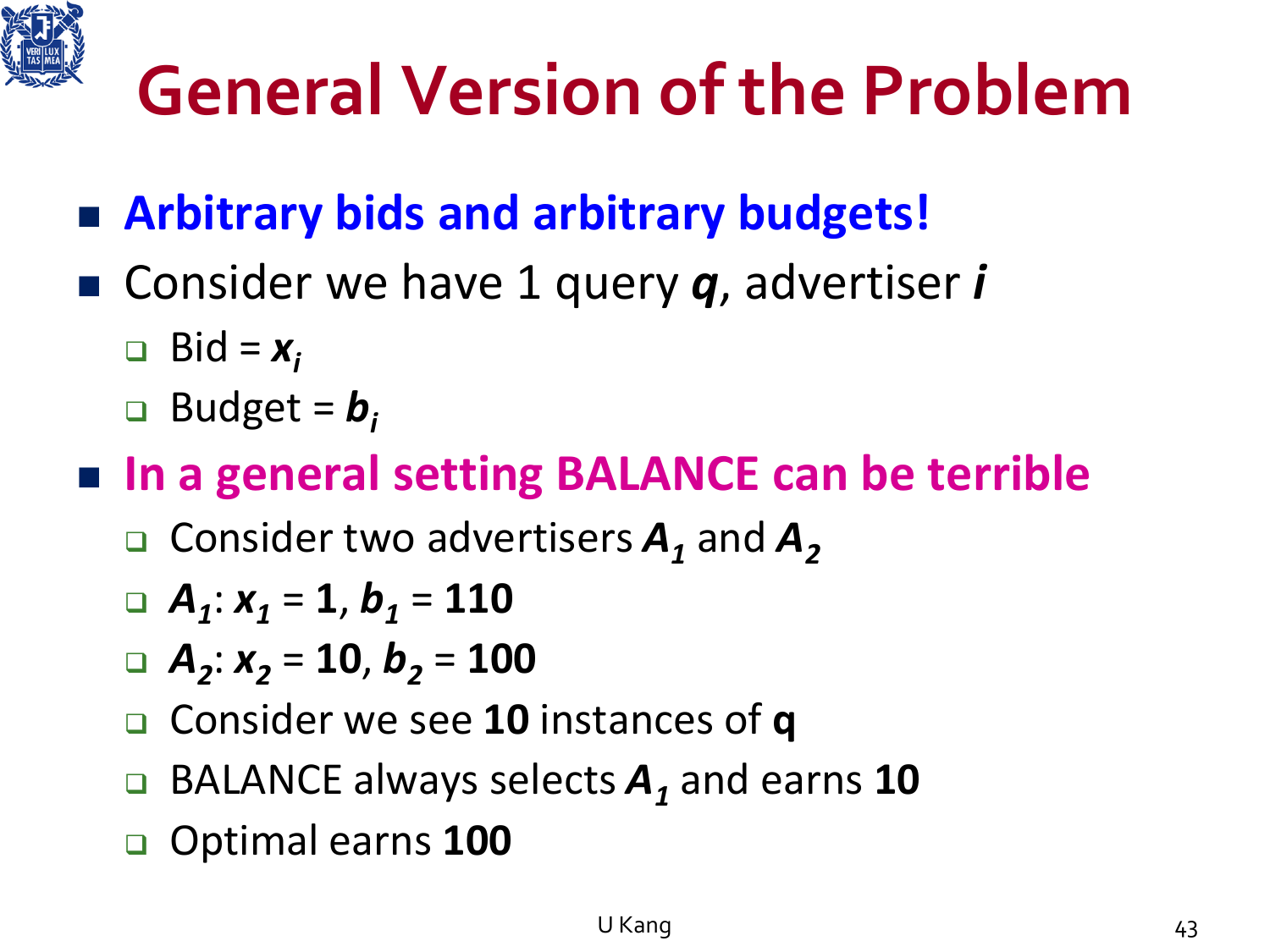

### **Generalized BALANCE**

- **Arbitrary bids:** consider query *q*, bidder *i*
	- $\Box$  Bid =  $x_i$
	- **Budget =**  $b_i$
	- Amount spent so far = *mi*
	- Fraction of budget left over *fi = 1-mi /bi*
	- Define <sup>ψ</sup>*<sup>i</sup> (q) = xi (1-e-fi)*
- Allocate query **q** to bidder *i* with largest value of <sup>ψ</sup>*<sup>i</sup> (q)*

### ■ Same competitive ratio (1-1/e)